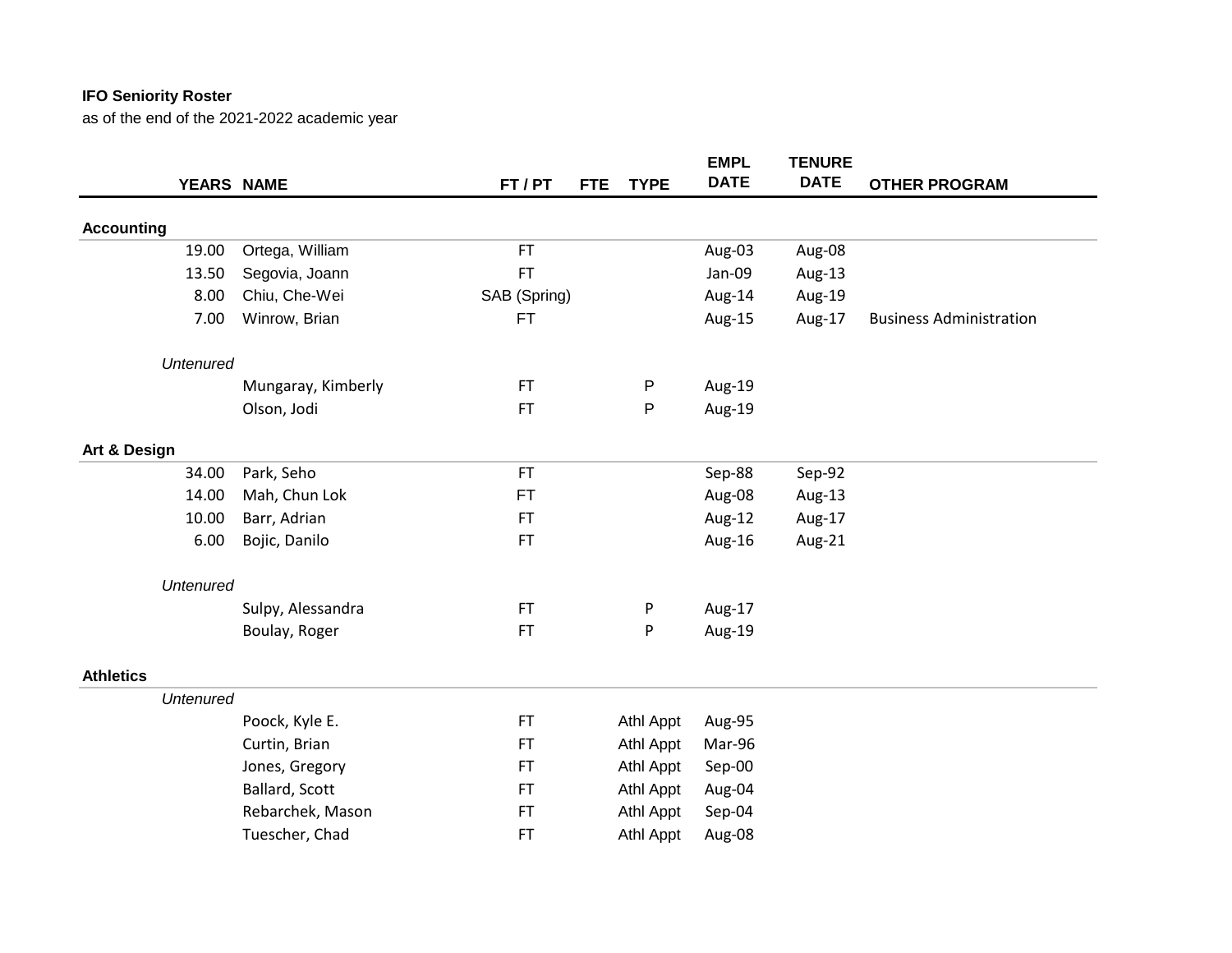|                |            |                       |              |                           | <b>EMPL</b> | <b>TENURE</b> |                      |
|----------------|------------|-----------------------|--------------|---------------------------|-------------|---------------|----------------------|
|                | YEARS NAME |                       | FT / PT      | <b>FTE</b><br><b>TYPE</b> | <b>DATE</b> | <b>DATE</b>   | <b>OTHER PROGRAM</b> |
|                |            |                       |              |                           |             |               |                      |
|                |            | Keller, Cameron       | FT           | Athl Appt                 | $May-11$    |               |                      |
|                |            | Perkins, Evan         | FT.          | Athl Appt                 | Aug-12      |               |                      |
|                |            | Wurtz, Anastacia      | FT           | Athl Appt                 | $Jul-13$    |               |                      |
|                |            | Getzin, Joe           | FT           | Athl Appt                 | Feb-14      |               |                      |
|                |            | Malvik, Zachary       | <b>FT</b>    | Athl Appt                 | Apr-14      |               |                      |
|                |            | Reilly, Patrick       | FT.          | Athl Appt                 | Jul-14      |               |                      |
|                |            | Eisner, Todd          | FT.          | Athl Appt                 | Aug-15      |               |                      |
|                |            | Kellogg, Matthew      | FT           | Athl Appt                 | $Jan-18$    |               |                      |
|                |            | Ulrich, Matthew       | <b>FT</b>    | Athl Appt                 | Jan-18      |               |                      |
|                |            | Kellogg, Valerie      | FT           | Athl Appt                 | Aug-18      |               |                      |
|                |            | Pelky, Kristine       | FT.          | Athl Appt                 | Apr-19      |               |                      |
|                |            | Geislinger, Stephanie | FT           | Athl Appt                 | Sep-20      |               |                      |
|                |            | Bergstrom, Brian      | FT.          | Athl Appt                 | Jan-22      |               |                      |
|                |            | Fruechte, Isaac       | FT.          | Athl Appt                 | Jan-22      |               |                      |
|                |            | Menage, Pete          | FT.          | Athl Appt                 | Feb-22      |               |                      |
|                |            | Olson, Trevor         | <b>FT</b>    | Athl Appt                 | Feb-22      |               |                      |
| <b>Biology</b> |            |                       |              |                           |             |               |                      |
|                | 33.00      | Mundahl, Neal         | SAB (Spring) |                           | Aug-89      | Aug-94        |                      |
|                | 30.00      | Delong, Michael D.    | <b>FT</b>    |                           | Sep-92      | Sep-97        |                      |
|                | 30.00      | Devinney, Robin       | <b>FT</b>    |                           | Sep-92      | Sep-97        |                      |
|                | 27.00      | Evenson, Kimberly J.  | <b>FT</b>    |                           | Aug-95      | Aug-00        |                      |
|                | 25.00      | Bates, Kimberly M     | <b>FT</b>    |                           | Sep-97      | Aug-02        |                      |
|                | 21.28      | Wilson, Edward        | SAB          |                           | Jan-01      | Aug-08        |                      |
|                | 16.00      | Segal, Scott          | FT           |                           | Aug-06      | Aug-11        |                      |
|                | 14.00      | Garbrecht, Mark       | FT.          |                           | Aug-08      | Aug-13        |                      |
|                | 12.00      | Runck, Amy            | <b>FT</b>    |                           | Aug-10      | Aug-15        |                      |
|                | 11.00      | Finnerty, Casey       | <b>FT</b>    |                           | Aug-11      | Aug-16        |                      |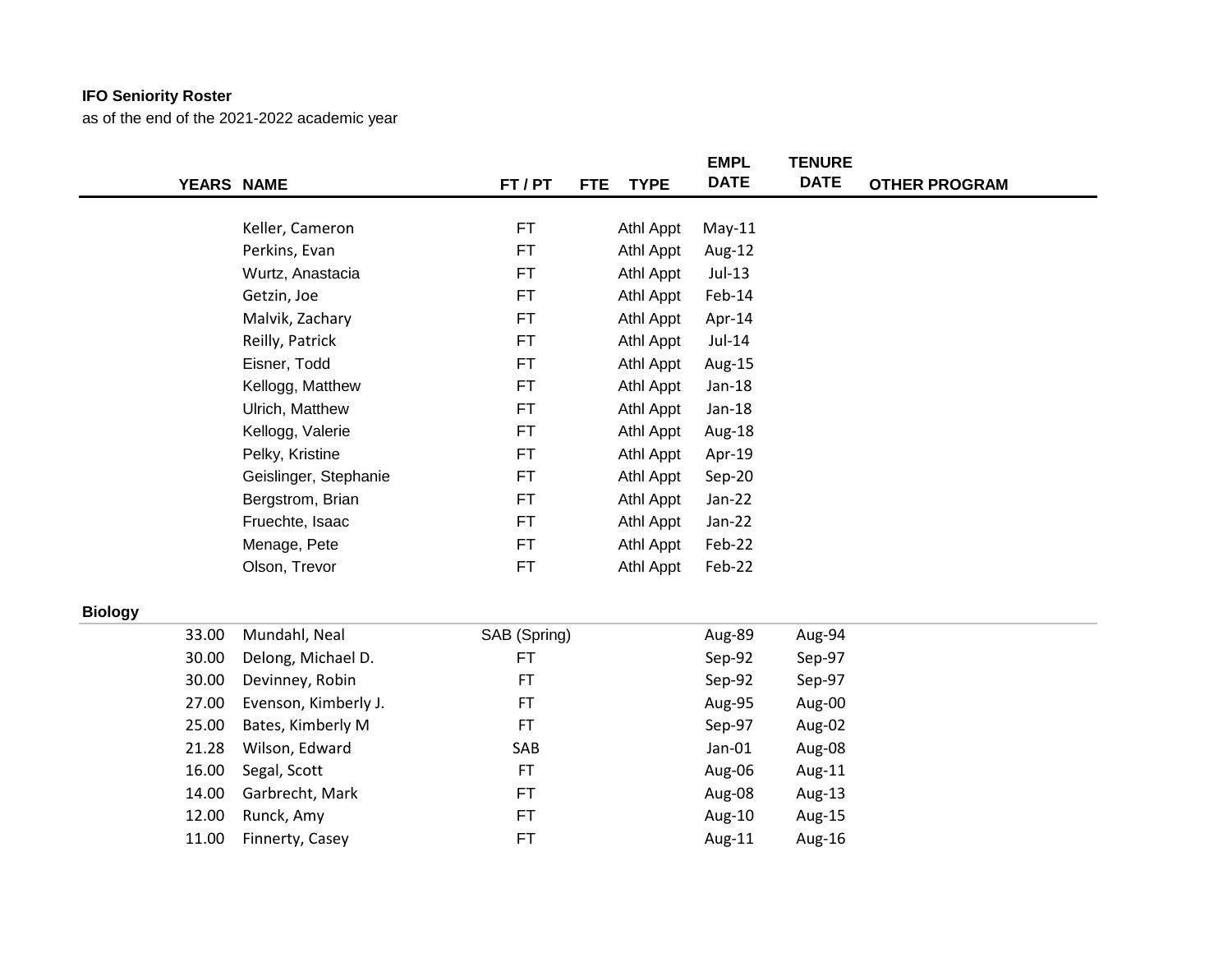|                                |                       |           |                           | <b>EMPL</b><br><b>DATE</b> | <b>TENURE</b><br><b>DATE</b> |                      |
|--------------------------------|-----------------------|-----------|---------------------------|----------------------------|------------------------------|----------------------|
|                                | YEARS NAME            | FT / PT   | <b>FTE</b><br><b>TYPE</b> |                            |                              | <b>OTHER PROGRAM</b> |
| 9.00                           | Martinez, Osvaldo     | FT        |                           | $Jul-13$                   | Aug-18                       |                      |
| 8.00                           | Hines, Jacob          | <b>FT</b> |                           | Aug-14                     | Aug-19                       |                      |
| <b>Untenured</b>               |                       |           |                           |                            |                              |                      |
|                                | Knopick, Peter        | <b>FT</b> | P                         | Aug-20                     |                              |                      |
|                                | Larson, Elizabeth     | <b>FT</b> | F                         | $Jan-12$                   |                              |                      |
|                                | Anderson, Noah        | <b>FT</b> | F                         | Aug-20                     |                              |                      |
| <b>Business Administration</b> |                       |           |                           |                            |                              |                      |
| 22.25                          | Paulson, Patrick      | <b>FT</b> |                           | Jan-00                     | Aug-05                       | <b>MISO</b>          |
| 20.00                          | Subhani, Sohail       | <b>FT</b> |                           | Aug-02                     | Aug-05                       | <b>MISO</b>          |
| 17.13                          | May, Diane            | PT        | 0.63                      | Aug-04                     | Aug-11                       |                      |
| 8.00                           | Kim, Sang Phil        | <b>FT</b> |                           | Aug-14                     | Aug-21                       |                      |
| 6.00                           | Kight, Jason          | <b>FT</b> |                           | Aug-16                     | Aug-21                       |                      |
| <b>Untenured</b>               |                       |           |                           |                            |                              |                      |
|                                | Wen, Zhezhu           | <b>FT</b> | P                         | Aug-21                     |                              | <b>MISO</b>          |
|                                | Faircloth, Marcy      | <b>FT</b> | F                         | Jan-22                     |                              |                      |
| <b>Chemistry</b>               |                       |           |                           |                            |                              |                      |
| 27.00                          | Nalli, Thomas W.      | <b>FT</b> |                           | Aug-95                     | Aug-99                       |                      |
| 26.00                          | Franz, Jeanne         | <b>FT</b> |                           | Sep-96                     | Aug-00                       |                      |
| 25.00                          | Engen, Mark           | SAB       |                           | Sep-97                     | Aug-01                       |                      |
| 23.00                          | Kopitzke, Robert      | <b>FT</b> |                           | Aug-99                     | Aug-03                       |                      |
| 22.00                          | Hein, Sara            | <b>FT</b> |                           | Jul-00                     | Aug-04                       |                      |
| 21.00                          | Miertschin, Charla S. |           | Admin                     |                            |                              |                      |
| 20.57                          | Lee, Myoung           | <b>FT</b> |                           | Jan-99                     | 17-Aug                       |                      |
| 10.53                          | Zemke, Jennifer       | <b>FT</b> |                           | Aug-11                     | Aug-16                       |                      |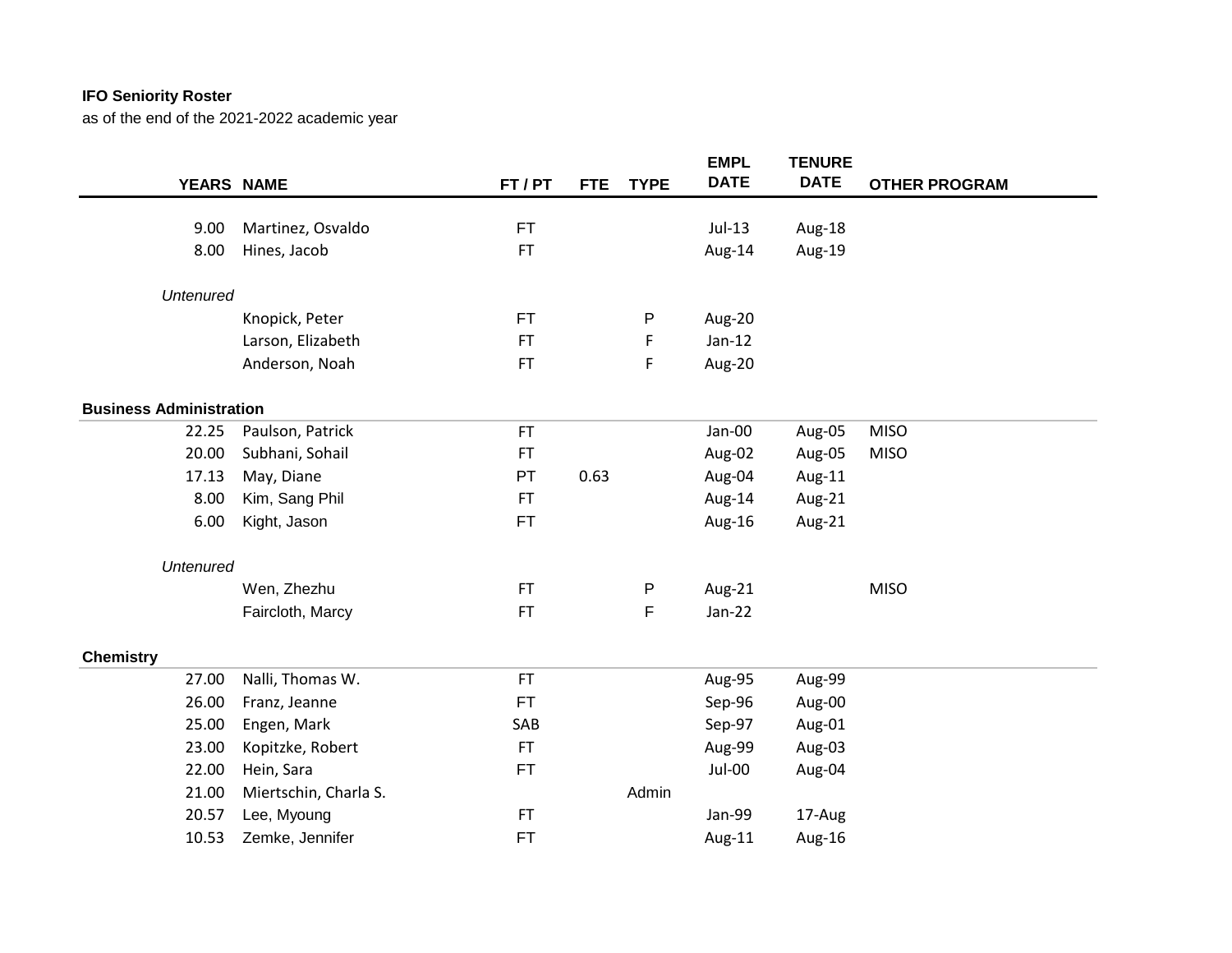as of the end of the 2021-2022 academic year

|                               |                        |            |            |              | <b>EMPL</b>   | <b>TENURE</b> |                      |
|-------------------------------|------------------------|------------|------------|--------------|---------------|---------------|----------------------|
| YEARS NAME                    |                        | FT / PT    | <b>FTE</b> | <b>TYPE</b>  | <b>DATE</b>   | <b>DATE</b>   | <b>OTHER PROGRAM</b> |
|                               |                        |            |            |              |               |               |                      |
| 7.00                          | Mauser, Jonathon       | <b>SAB</b> |            |              | Aug-15        | Aug-20        |                      |
| 7.00                          | West, Joseph           | FT.        |            |              | Aug-15        | Aug-20        |                      |
| 6.00                          | Leverentz-Culp, Hannah | <b>FT</b>  |            |              | Aug-16        | Aug-21        |                      |
| <b>Untenured</b>              |                        |            |            |              |               |               |                      |
|                               | Ruff, Emily            | <b>FT</b>  |            | $\mathsf{P}$ | Aug-17        |               |                      |
|                               | Klankowski, Steven     | FT.        |            | F            | Aug-19        |               |                      |
| <b>Child Advocacy Studies</b> |                        |            |            |              |               |               |                      |
| 7.00                          | Saunders, Jodi         | <b>FT</b>  |            |              | Aug-15        | Aug-20        |                      |
| <b>Untenured</b>              |                        |            |            |              |               |               |                      |
|                               | Santi, Emily           | <b>FT</b>  |            | F            | Jan-20        |               |                      |
|                               | Hillyer, Jenna         | <b>FT</b>  |            | F            | $Jan-21$      |               |                      |
|                               | Snyder, Kelli          | <b>FT</b>  |            | F            | <b>Nov-21</b> |               |                      |
| <b>Communication Studies</b>  |                        |            |            |              |               |               |                      |
| 27.00                         | Glueck, Lisa K.        | <b>FT</b>  |            |              | Sep-93        | Aug-99        |                      |
| 27.00                         | Lintin, Daniel         | PT         | 0.50       |              | Aug-94        | Jan-01        |                      |
| 26.00                         | Herold, Kelly          | FT         |            |              | Sep-96        | Aug-01        |                      |
| 22.00                         | Hermodson, Amy         | <b>FT</b>  |            |              | Aug-00        | Aug-05        |                      |
| 21.00                         | Falc, Emilie           | <b>FT</b>  |            |              | Aug-01        | Aug-06        |                      |
| 18.00                         | Swenson Lepper, Tammy  | SAB (Fall) |            |              | Aug-04        | Aug-07        |                      |
| 18.00                         | Xu, Jin                | <b>FT</b>  |            |              | Aug-04        | Aug-09        |                      |
| 13.00                         | Reilly, Edward C       |            |            | Admin        |               |               |                      |
| 6.00                          | Gaffey, Adam           | <b>FT</b>  |            |              | Aug-16        | Aug-21        |                      |
|                               |                        |            |            |              |               |               |                      |

*Untenured*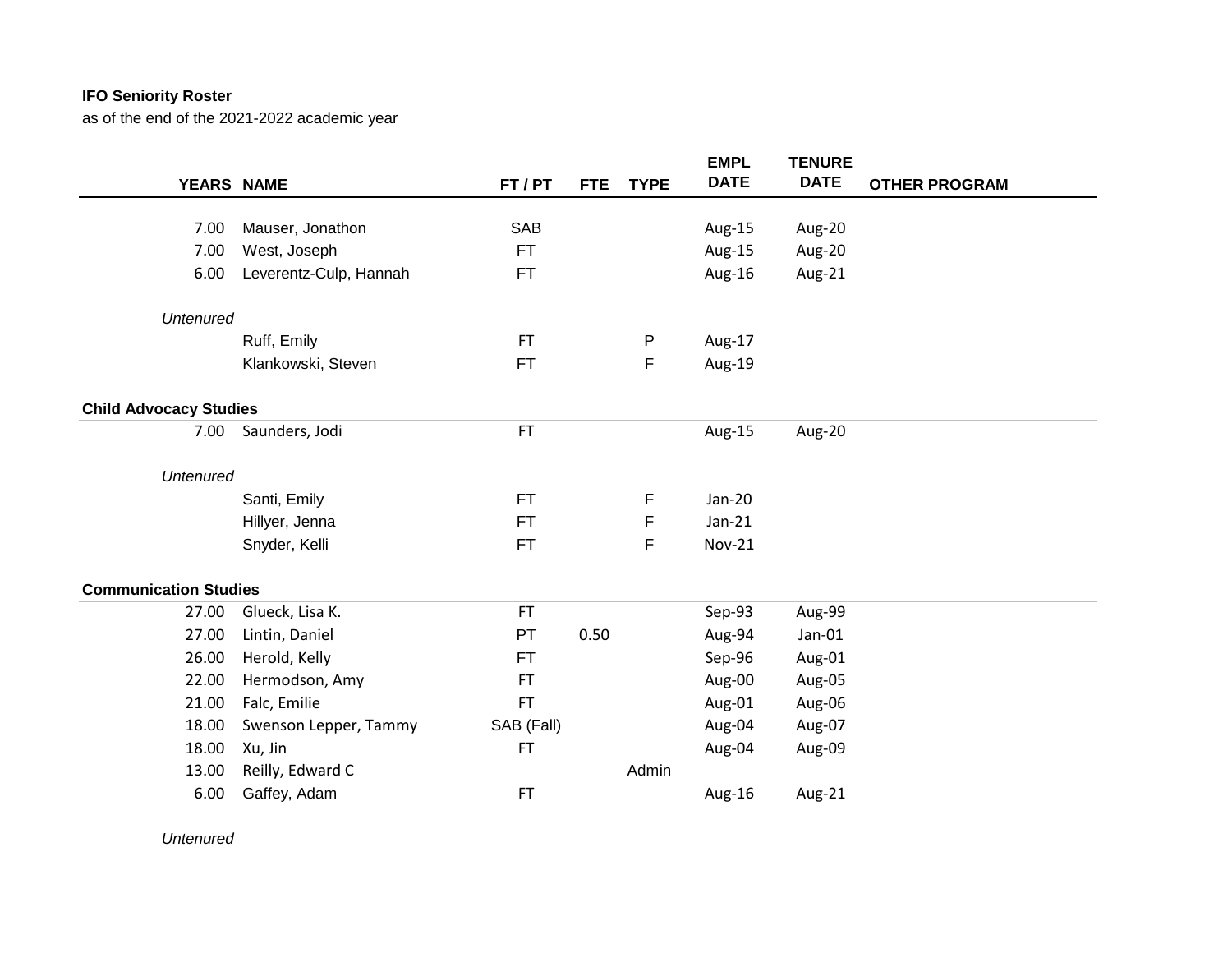|                                        |                        |              |                           | <b>EMPL</b>   | <b>TENURE</b> |                      |
|----------------------------------------|------------------------|--------------|---------------------------|---------------|---------------|----------------------|
| YEARS NAME                             |                        | FT / PT      | <b>TYPE</b><br><b>FTE</b> | <b>DATE</b>   | <b>DATE</b>   | <b>OTHER PROGRAM</b> |
|                                        | Stana, Alexandru       | <b>FT</b>    | P                         | Aug-19        |               |                      |
|                                        | Makstenieks, Scott     | <b>FT</b>    | F                         | Aug-18        |               |                      |
|                                        | Schilling, Stacy       | <b>FT</b>    | F                         | Aug-19        |               |                      |
|                                        |                        |              |                           |               |               |                      |
| <b>Composite Materials Engineering</b> |                        |              |                           |               |               |                      |
| 32.00                                  | Abdel-Magid, Beckry    | <b>FT</b>    |                           | <b>Jul-90</b> | Sep-93        |                      |
| 32.00                                  | Dennehy, Keith         | <b>FT</b>    |                           | Aug-90        | Sep-93        |                      |
| 30.67                                  | Parsi, Fariborz        | <b>FT</b>    |                           | Dec-91        | Aug-95        |                      |
|                                        |                        |              |                           |               |               |                      |
| <b>Untenured</b>                       |                        |              |                           |               |               |                      |
|                                        | Kerr-Anderson, Eric    | <b>FT</b>    | P                         | Feb-19        |               |                      |
| <b>Computer Science</b>                |                        |              |                           |               |               |                      |
| 37.89                                  | Cichanowski, Gerald W. | <b>FT</b>    |                           | Sep-83        | Sep-86        |                      |
| 33.00                                  | Iyengar, Sudharsan     | <b>FT</b>    |                           | Aug-89        | Sep-93        |                      |
| 25.00                                  | Lin, Chi-Cheng         | FT           |                           | Sep-97        | Aug-02        |                      |
| 23.50                                  | Zhang, Mingrui         | SAB (Spring) |                           | Jan-99        | Aug-03        |                      |
| <b>Untenured</b>                       |                        |              |                           |               |               |                      |
|                                        | Li, Shimin             | <b>FT</b>    | P                         | Aug-18        |               |                      |
|                                        | Ma, Ming               | <b>FT</b>    | P                         | Aug-20        |               |                      |
|                                        | Nguyen, Trung          | <b>FT</b>    | P                         | Aug-20        |               |                      |
|                                        | Engstrom, Collin       | <b>FT</b>    | P                         | Aug-21        |               |                      |
| <b>Counseling Center</b>               |                        |              |                           |               |               |                      |
| 22.00                                  | Brzezinski, Lynda      | <b>FT</b>    |                           | Aug-00        | Aug-05        |                      |
| 19.00                                  | Alsaker, Eunice        | <b>FT</b>    |                           | Jan-03        | Aug-13        |                      |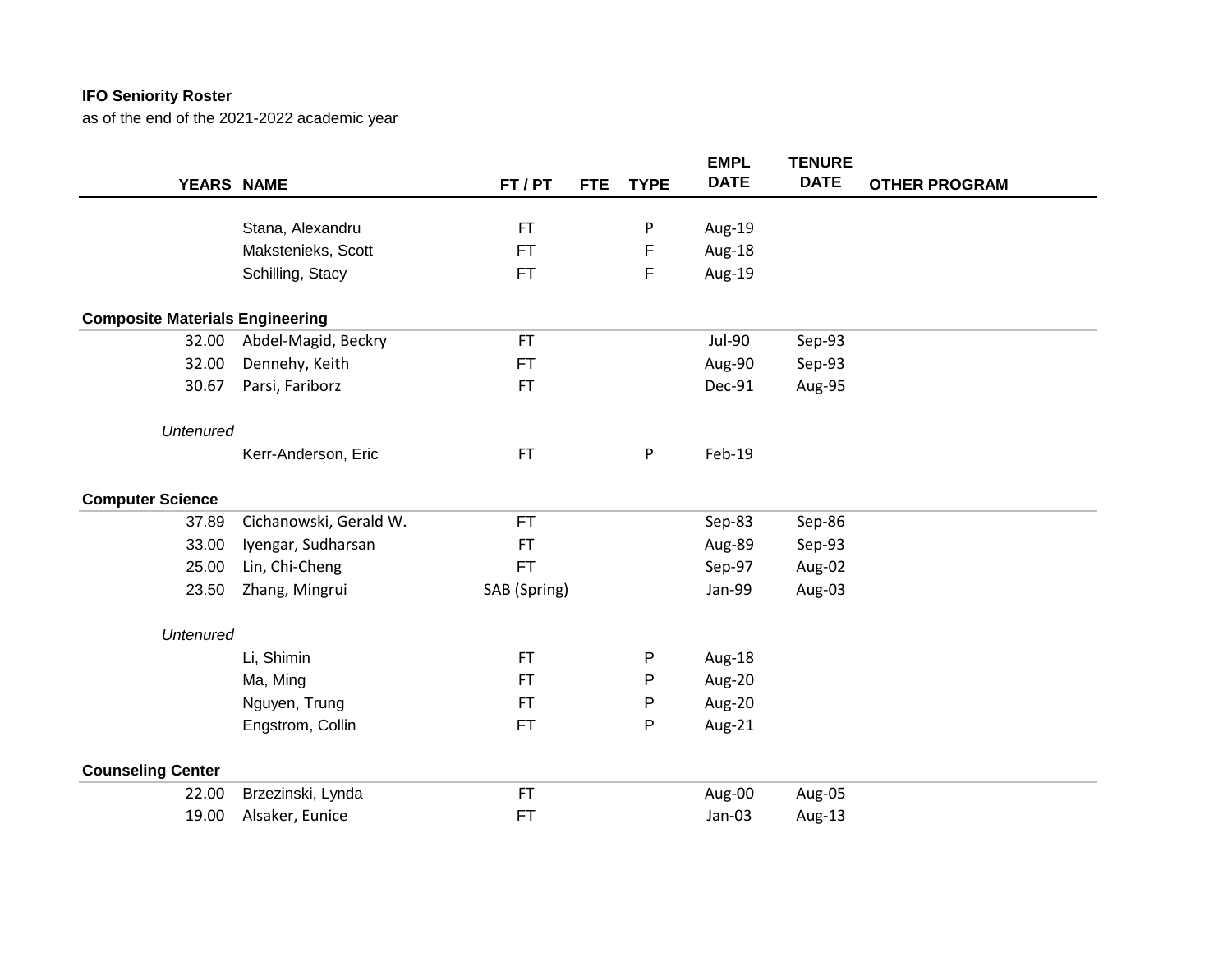|                                                   |                     |              |            |             | <b>EMPL</b> | <b>TENURE</b> |                      |
|---------------------------------------------------|---------------------|--------------|------------|-------------|-------------|---------------|----------------------|
| YEARS NAME                                        |                     | FT/PT        | <b>FTE</b> | <b>TYPE</b> | <b>DATE</b> | <b>DATE</b>   | <b>OTHER PROGRAM</b> |
| <b>Counselor Education</b>                        |                     |              |            |             |             |               |                      |
| 23.00                                             | Fawcett, Mary       | <b>FT</b>    |            |             | Aug-99      | Aug-04        |                      |
| 12.00                                             | Cigrand, Dawnette   | <b>FT</b>    |            |             | Aug-10      | Aug-15        |                      |
| 9.00                                              | Moore, Mitchell     | FT           |            |             | Aug-12      | Aug-18        |                      |
| <b>Untenured</b>                                  |                     |              |            |             |             |               |                      |
|                                                   | Calhoun, Anquinetta | <b>FT</b>    |            | P           | Aug-19      |               |                      |
|                                                   | Miyakuni, Rieko     | <b>FT</b>    |            | P           | Aug-19      |               |                      |
| <b>Early Childhood &amp; Elementary Education</b> |                     |              |            |             |             |               |                      |
| 23.00                                             | Reap, Melanie       | <b>FT</b>    |            |             | Jul-99      | Aug-04        | Education            |
| 22.00                                             | Warner, Penny       | FT           |            |             | Aug-00      | Aug-05        | Education            |
| 10.50                                             | Wee, Jongsun        | <b>FT</b>    |            |             | $Jan-12$    | Aug-16        | Education            |
| 8.00                                              | Anderson, Mary      | SAB (Spring) |            |             | Aug-14      | Aug-19        |                      |
| 8.00                                              | Bendix, Joan        | <b>FT</b>    |            |             | Aug-14      | Aug-19        |                      |
| <b>Untenured</b>                                  |                     |              |            |             |             |               |                      |
|                                                   | Tamke, Danielle     | <b>FT</b>    |            | P           | Aug-21      |               |                      |
| <b>Economics</b>                                  |                     |              |            |             |             |               |                      |
| 45.33                                             | Salyards, Donald    | PT           | 0.50       |             | Sep-75      | Sep-81        | <b>Bus Admin</b>     |
| 34.00                                             | Hyle, Matthew       | FT           |            |             | Sep-88      | Sep-92        |                      |
| 8.75                                              | Carolevschi, Laura  | FT           |            |             | Aug-13      | Aug-19        |                      |
| <b>Untenured</b>                                  |                     |              |            |             |             |               |                      |
|                                                   | Plecka, Malgorzata  | <b>FT</b>    |            | P           | Aug-17      |               |                      |
|                                                   | Tawadros, George    | <b>FT</b>    |            | P           | Aug-21      |               |                      |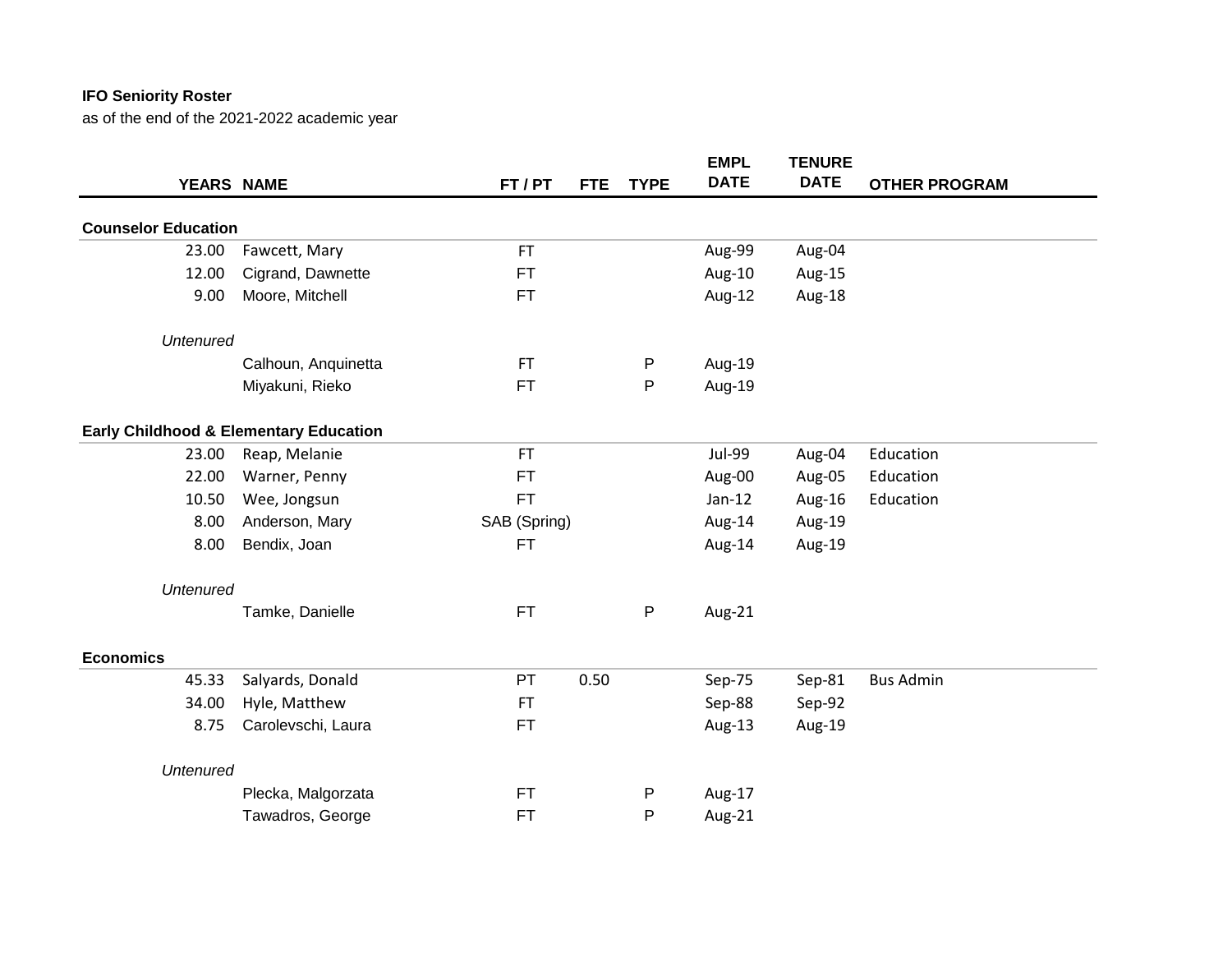|                          |                      |              |            |             | <b>EMPL</b> | <b>TENURE</b> |                                      |
|--------------------------|----------------------|--------------|------------|-------------|-------------|---------------|--------------------------------------|
|                          | YEARS NAME           | FT / PT      | <b>FTE</b> | <b>TYPE</b> | <b>DATE</b> | <b>DATE</b>   | <b>OTHER PROGRAM</b>                 |
| <b>Education Studies</b> |                      |              |            |             |             |               |                                      |
| 18.00                    | Walker, Rhea         | <b>FT</b>    |            |             | Aug-04      | Aug-08        | Elementary & Secondary Ed, Education |
| 15.00                    | Brigson, Dana        | <b>FT</b>    |            |             | Aug-07      | Aug-18        | <b>Business Education</b>            |
| 13.50                    | Wysocki, Nicholas    | <b>FT</b>    |            |             | Jan-09      | Aug-14        | Education                            |
| 9.15                     | Redman, Jerry        | SAB (Spring) |            |             | $Jan-13$    | Aug-18        |                                      |
| 9.00                     | Schul, James         | <b>FT</b>    |            |             | Aug-13      | Aug-16        |                                      |
| <b>Untenured</b>         |                      |              |            |             |             |               |                                      |
|                          | Kang, Donghyun       | <b>FT</b>    |            | P           | Aug-19      |               |                                      |
|                          | Sinning, Meghan      | <b>FT</b>    |            | F           | Aug-13      |               | Special Edu, Rochester Edu           |
| <b>English</b>           |                      |              |            |             |             |               |                                      |
| 25.07                    | Shi, Holly           | PT           | 0.67       |             | Aug-95      | Aug-98        |                                      |
| 22.50                    | Armstrong, James     | PT           | 0.50       |             | Aug-99      | Aug-04        |                                      |
| 22.00                    | Buttram, Chris       | <b>FT</b>    |            |             | Aug-00      | Aug-03        |                                      |
| 22.00                    | Brault, Rob          | <b>FT</b>    |            |             | Aug-00      | Aug-07        |                                      |
| 21.00                    | Oness, Elizabeth     | <b>SAB</b>   |            |             | Aug-01      | Aug-06        |                                      |
| 20.00                    | Cumberland, Debra    | <b>FT</b>    |            |             | Aug-02      | Aug-06        |                                      |
| 19.00                    | Larsen, Ditlev       | <b>FT</b>    |            |             | Aug-03      | Aug-08        |                                      |
| 18.00                    | Krase, Ethan         | <b>FT</b>    |            |             | Aug-04      | Aug-09        |                                      |
| 16.83                    | Michlitsch, Gretchen | FT           |            |             | Aug-05      | Aug-10        |                                      |
| 16.00                    | Ripley, Wayne        | <b>FT</b>    |            |             | Aug-06      | Aug-10        |                                      |
| 16.00                    | Herndon, April       | <b>FT</b>    |            |             | Aug-06      | Aug-11        |                                      |
| 15.00                    | Weber, Myles         | <b>FT</b>    |            |             | Aug-07      | Aug-12        |                                      |
| 13.00                    | Higl, Andrew         | <b>FT</b>    |            |             | Aug-09      | Aug-13        |                                      |
| 13.00                    | Kohn, Liberty        | <b>FT</b>    |            |             | Aug-09      | Aug-14        |                                      |
| 13.00                    | Dunbar, Ann-Marie    | <b>FT</b>    |            |             | Aug-09      | Aug-15        |                                      |
| 12.00                    | Wood, Andrea         | <b>FT</b>    |            |             | Aug-10      | Aug-15        |                                      |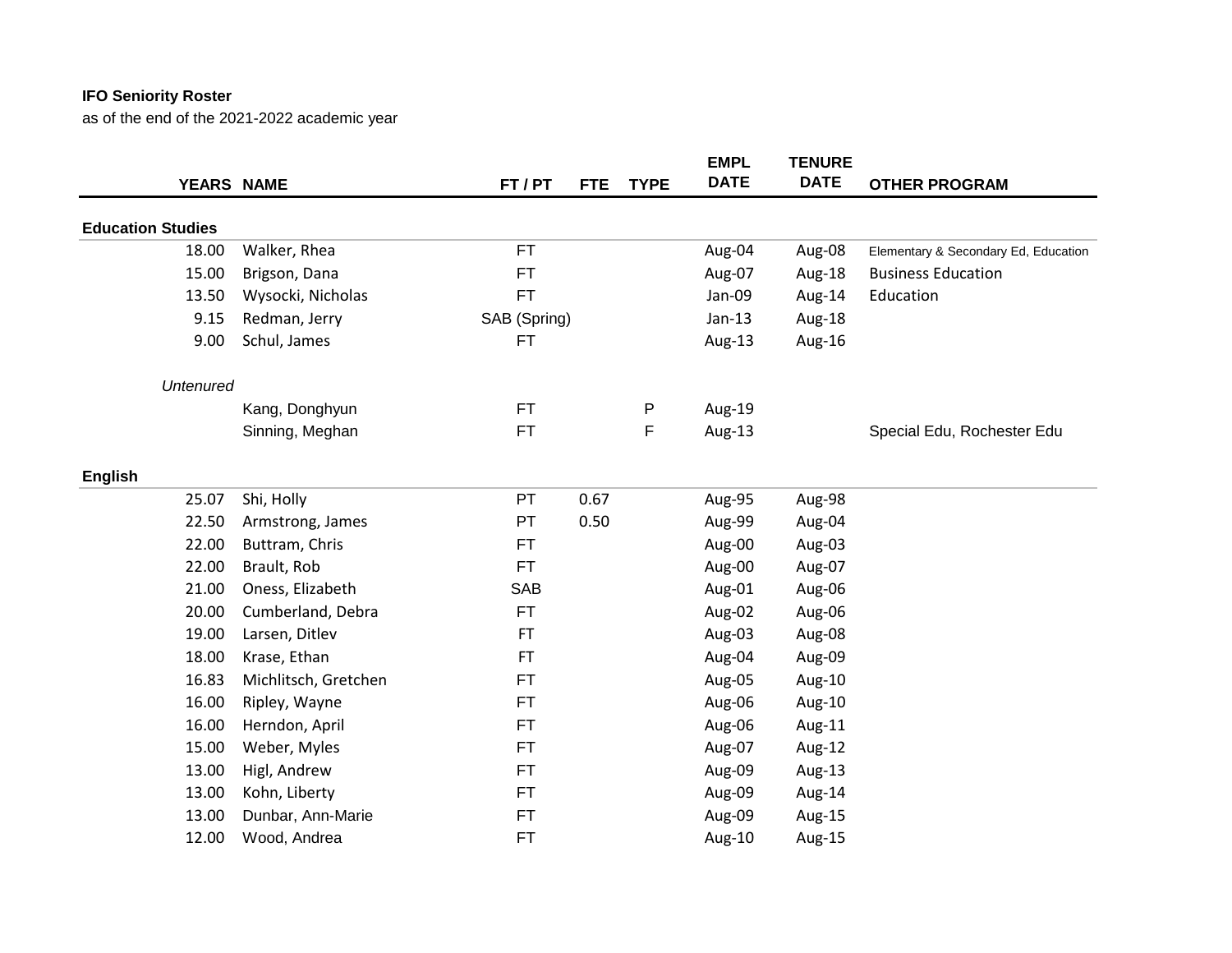|                        |                         |              |                           | <b>EMPL</b>   | <b>TENURE</b> |                      |
|------------------------|-------------------------|--------------|---------------------------|---------------|---------------|----------------------|
| YEARS NAME             |                         | FT/PT        | <b>TYPE</b><br><b>FTE</b> | <b>DATE</b>   | <b>DATE</b>   | <b>OTHER PROGRAM</b> |
| 9.00                   | Zold, Elizabeth         | <b>FT</b>    |                           | Aug-13        | Aug-18        |                      |
| 6.00                   | Schroeder, Karen        | <b>FT</b>    | P                         |               |               |                      |
|                        |                         |              |                           | Aug-16        | Aug-21        |                      |
| <b>Untenured</b>       |                         |              |                           |               |               |                      |
|                        | Chernega, John          | FT           | F                         | Aug-20        |               |                      |
|                        | Boulton, Brooke         | FT           | F                         | Aug-21        |               |                      |
|                        | Schwartz, Danielle      | FT           | F                         | Aug-21        |               |                      |
| <b>Ethinic Studies</b> |                         |              |                           |               |               |                      |
|                        | Park Nelson, Kim        | <b>FT</b>    |                           | Aug-21        | Aug-12        |                      |
| <b>Finance</b>         |                         |              |                           |               |               |                      |
| 35.58                  | Murray, Michael         | <b>FT</b>    |                           | <b>Jul-86</b> | Aug-89        |                      |
| 8.44                   | Wang, Yuqian            | SAB (Spring) |                           | $Jan-14$      | Aug-19        |                      |
| 6.00                   | Schrenk, Lawrence       | <b>FT</b>    | $\mathsf{P}$              | Aug-16        | Aug-21        |                      |
| <b>Untenured</b>       |                         |              |                           |               |               |                      |
|                        | Wolf, Robert            | <b>FT</b>    | $\mathsf P$               | Aug-18        |               |                      |
| Geography              |                         |              |                           |               |               |                      |
| 8.53                   | Scholz, Michael         | SAB          |                           | $Jan-14$      | Aug-20        |                      |
| Geology                |                         |              |                           |               |               |                      |
| 16.52                  | Anderson, Jennifer      | <b>FT</b>    |                           | Aug-05        | Aug-09        |                      |
| 15.00                  | Kairies Beatty, Candace | FT           |                           | Aug-07        | Aug-12        |                      |
| 13.74                  | Beatty, William         | <b>FT</b>    |                           | Jan-08        | Aug-16        |                      |
| 6.00                   | Blumentritt, Dylan      | SAB          |                           | Aug-16        | Aug-20        |                      |
|                        |                         |              |                           |               |               |                      |
| <b>Global Studies</b>  |                         |              |                           |               |               |                      |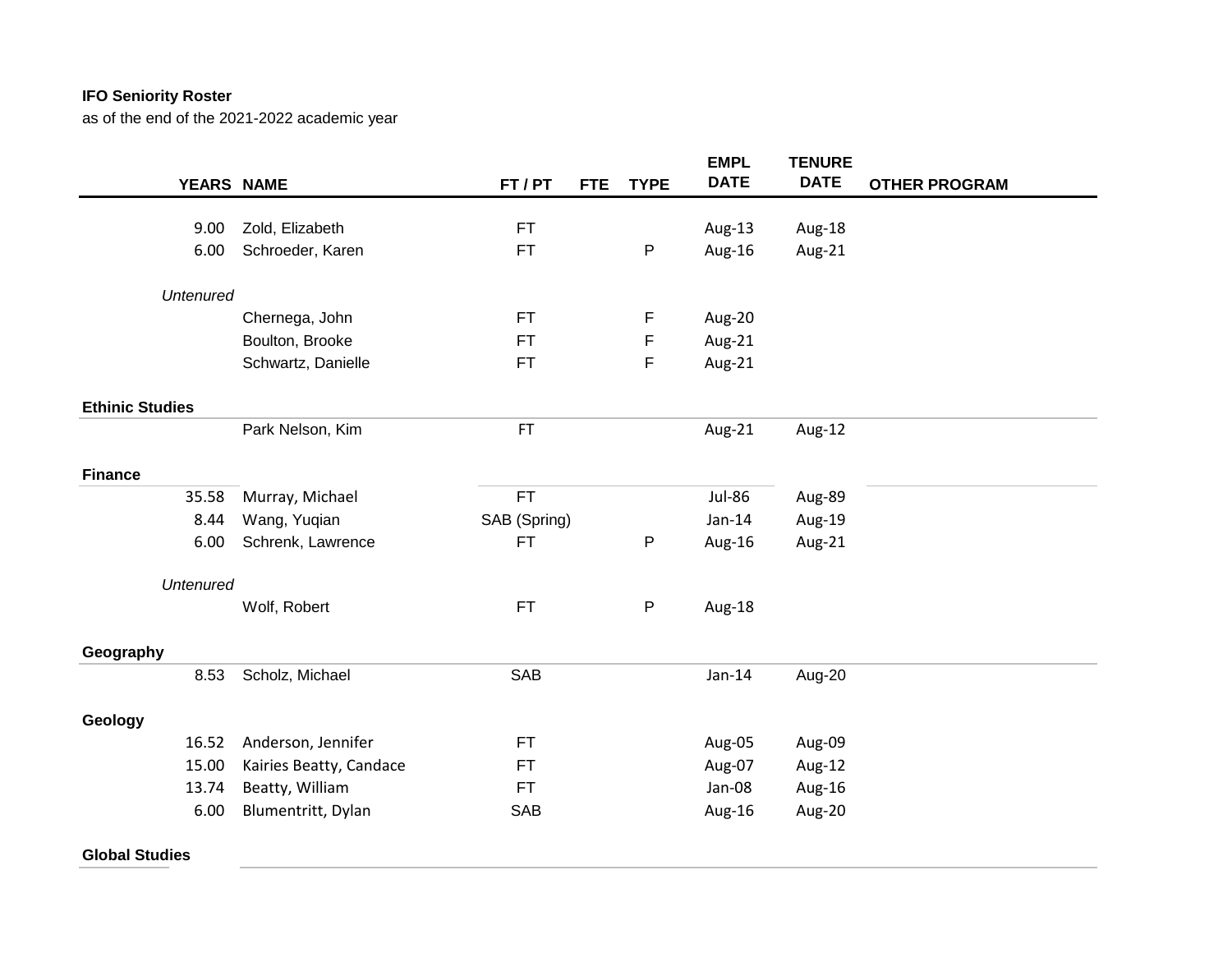|                                    |                                            |              |            |             | <b>EMPL</b> | <b>TENURE</b> |                              |
|------------------------------------|--------------------------------------------|--------------|------------|-------------|-------------|---------------|------------------------------|
| YEARS NAME                         |                                            | FT / PT      | <b>FTE</b> | <b>TYPE</b> | <b>DATE</b> | <b>DATE</b>   | <b>OTHER PROGRAM</b>         |
| 34.00                              | Grover, Yogesh                             | <b>FT</b>    |            |             | Sep-88      | Sep-92        | <b>Political Science</b>     |
| 22.00                              | D'Amico, Linda                             | SAB (Spring) |            |             | Aug-00      | Aug-04        | Res College, Women's Studies |
| 19.47                              | Bowler, Michael                            | <b>FT</b>    |            |             | Aug-02      | Aug-09        |                              |
|                                    |                                            |              |            |             |             |               |                              |
| 15.00                              | Zhang, Weidong                             | <b>FT</b>    |            |             | Aug-07      | Aug-13        |                              |
|                                    | Health, Exercise & Rehabilitative Sciences |              |            |             |             |               |                              |
| 25.00                              | Kastello, Gary                             | <b>FT</b>    |            |             | Sep-97      | Aug-02        |                              |
| 24.00                              | Appicelli, Phillip                         | <b>FT</b>    |            |             | Aug-98      | Aug-03        |                              |
| 22.00                              | Zeller, Brian                              | SAB          |            |             | Aug-00      | Aug-05        |                              |
| 20.00                              | Sternberg, Peter                           | FT           |            |             | Aug-02      | Aug-07        |                              |
| 13.00                              | Kraemer, Ellanora                          | FT.          |            |             | Aug-09      | Aug-21        |                              |
| 13.00                              | Lee, Teresa                                | <b>FT</b>    |            |             | Aug-09      | Aug-18        |                              |
| 11.00                              | White, Erin                                | <b>FT</b>    |            |             | Aug-11      | Aug-16        |                              |
| 10.00                              | Hansen, Kent                               | <b>FT</b>    |            |             | Aug-12      | Aug-17        |                              |
| 9.00                               | Geijer, Justin                             | FT           |            |             | Aug-13      | Aug-19        |                              |
| <b>Untenured</b>                   |                                            |              |            |             |             |               |                              |
|                                    | Gierok, Andrea                             | FT           |            | P           | $Jan-14$    |               |                              |
|                                    | Donahue, Brandon                           | <b>FT</b>    |            | P           | Aug-18      |               |                              |
|                                    | Mettille, Connie                           | <b>FT</b>    |            | F           | Aug-01      |               |                              |
|                                    | Darst, Michelle                            | <b>FT</b>    |            | F           | Aug-08      |               |                              |
|                                    | Macon, Janet                               | <b>FT</b>    |            | F           | Aug-12      |               |                              |
|                                    | Mason, Jennifer                            | <b>FT</b>    |            | F           | Aug-20      |               |                              |
| <b>History &amp; Legal Studies</b> |                                            |              |            |             |             |               |                              |
| 32.00                              | Hyman, Colette A.                          | <b>FT</b>    |            |             | Sep-90      | Sep-93        |                              |
| 26.99                              | Campbell, John                             | <b>FT</b>    |            |             | Nov-93      | Aug-01        |                              |
| 20.00                              | Lindaman, Matthew                          | <b>FT</b>    |            |             | Aug-02      | Aug-07        |                              |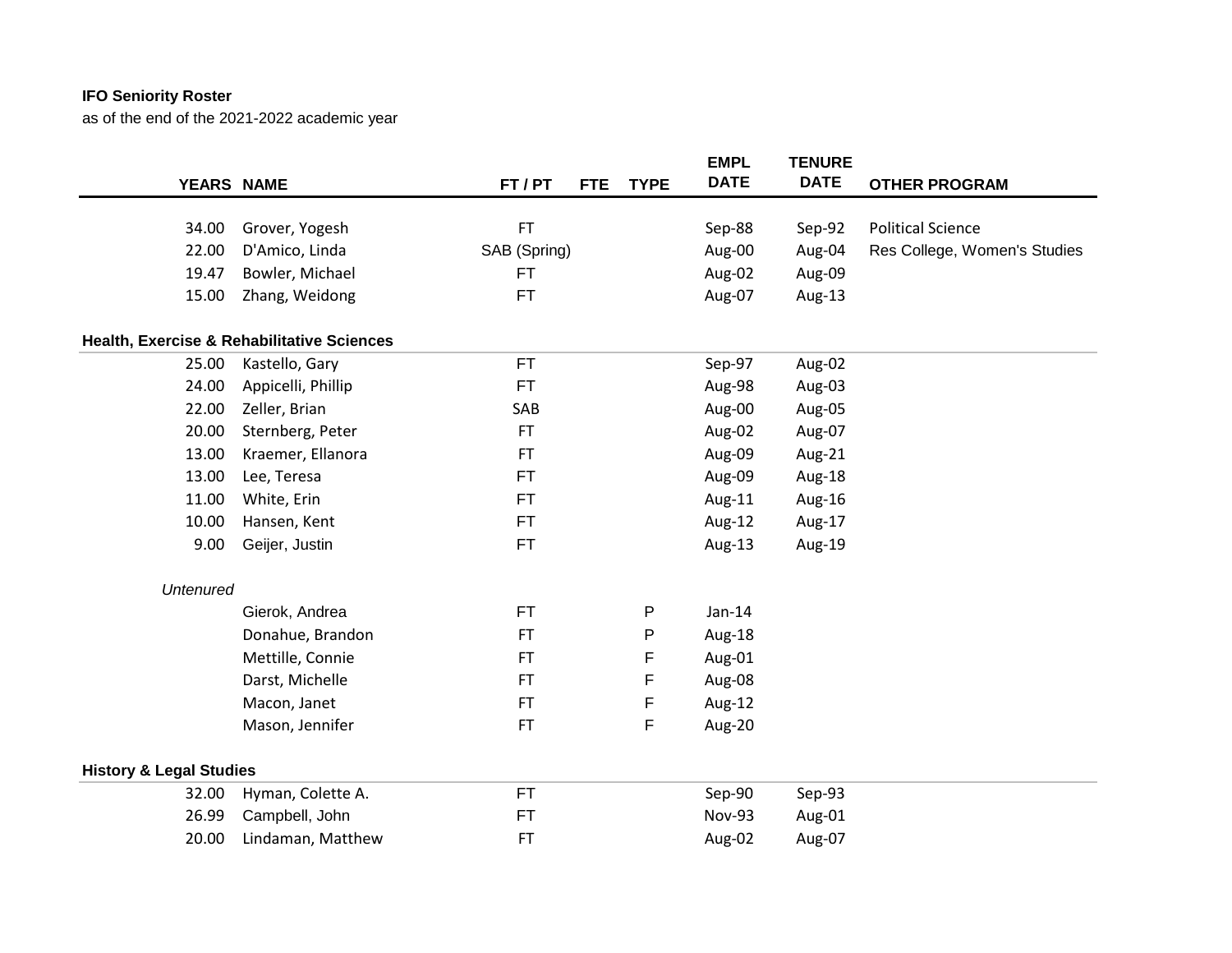|                             |                       |             |            |              | <b>EMPL</b> | <b>TENURE</b> |                      |
|-----------------------------|-----------------------|-------------|------------|--------------|-------------|---------------|----------------------|
| YEARS NAME                  |                       | FT/PT       | <b>FTE</b> | <b>TYPE</b>  | <b>DATE</b> | <b>DATE</b>   | <b>OTHER PROGRAM</b> |
|                             |                       |             |            |              |             |               |                      |
| 18.00                       | Lungerhausen, Matthew | FT          |            |              | Aug-04      | Aug-10        |                      |
| 15.00                       | Tolvaisas, Tomas      | FT.         |            |              | Aug-07      | Aug-12        |                      |
| 9.00                        | Heinrichs, Erik       | FT.         |            |              | Aug-13      | Aug-18        |                      |
| 9.00                        | Richard, Gregory      | FT.         |            |              | Aug-13      | Aug-18        |                      |
| 7.00                        | Bates, Juandrea       | SAB         |            |              | Aug-15      | Aug-20        |                      |
| 6.00                        | Wang, Ai              | FT          |            |              | Aug-16      | Aug-21        |                      |
| Japanese                    |                       |             |            |              |             |               |                      |
| 7.00                        | Nagai, Miho           | FT          |            |              | Aug-15      | Aug-21        |                      |
| <b>Leadership Education</b> |                       |             |            |              |             |               |                      |
| 13.00                       | Waterbury, Theresa    | <b>FT</b>   |            |              | Sep-09      | Aug-16        |                      |
| 6.00                        | Holmes, Barbara       | FT          |            |              | Aug-16      | Aug-21        |                      |
| <b>Untenured</b>            |                       |             |            |              |             |               |                      |
|                             | Baule, Steven         | <b>FT</b>   |            | $\mathsf{P}$ | Aug-20      |               |                      |
| Library                     |                       |             |            |              |             |               |                      |
| 32.00                       | Leighton, H. Vernon   | <b>FT</b>   |            |              | Sep-90      | Aug-94        |                      |
| 25.00                       | Jackson, Joe          | FT          |            |              | Aug-97      | Aug-02        |                      |
| 21.00                       | Larson, Kendall       | <b>FT</b>   |            |              | Jul-01      | Aug-05        |                      |
| 17.00                       | Quam, Allison         | FT.         |            |              | Aug-05      | Aug-11        |                      |
| 9.50                        | Daul-Elhindi, Carol   | Unpd Gen Lv |            |              | $Jan-13$    | Aug-17        |                      |
|                             |                       |             |            |              |             |               |                      |
| <b>Untenured</b>            |                       |             |            |              |             |               |                      |
|                             | Olson, Kayla          | <b>FT</b>   |            | F            | Aug-21      |               |                      |
|                             | Pruka, Amanda         | FT          |            | F            | Aug-21      |               |                      |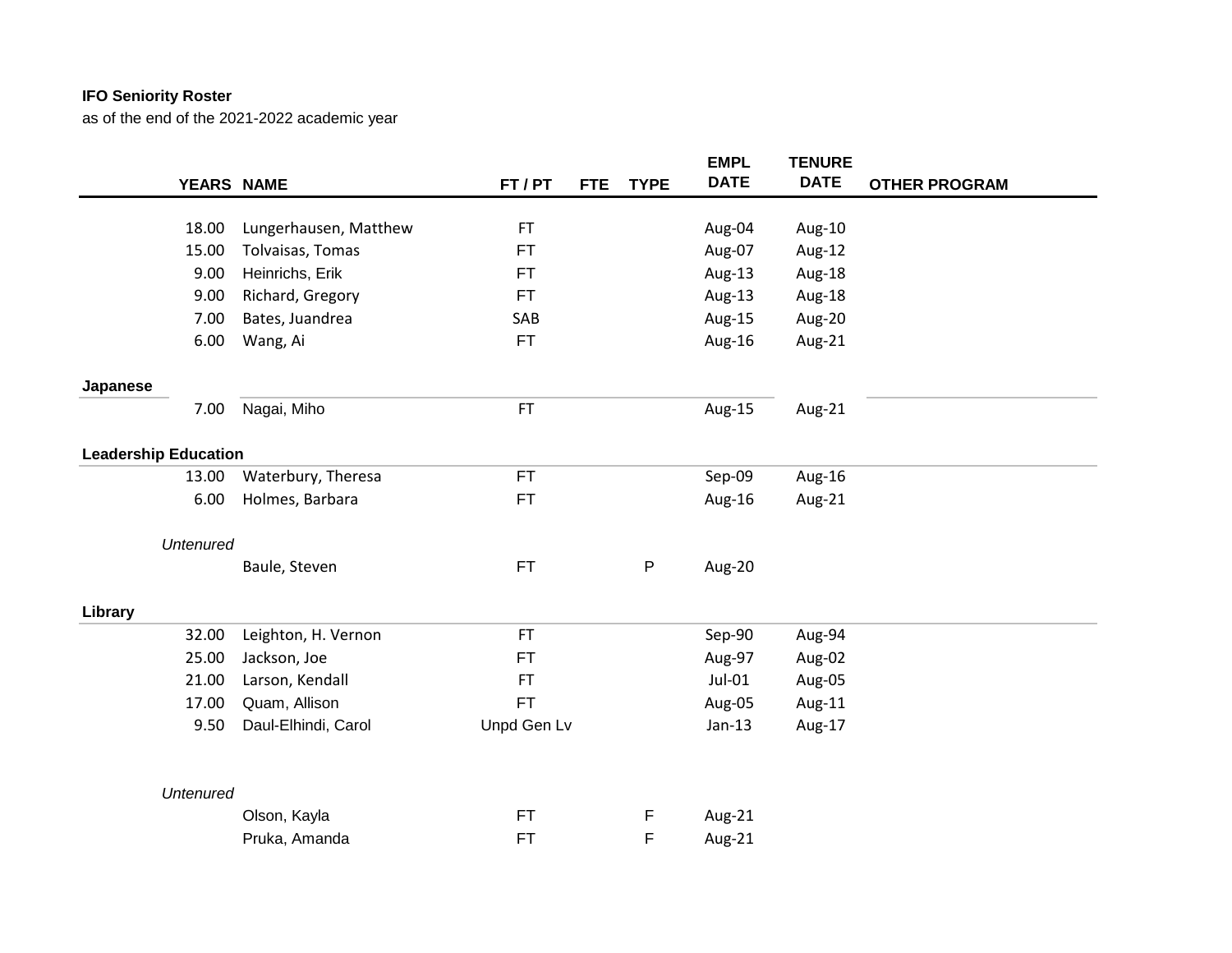|                            |                   |              |            |             | <b>EMPL</b> | <b>TENURE</b> |                      |
|----------------------------|-------------------|--------------|------------|-------------|-------------|---------------|----------------------|
|                            | YEARS NAME        | FT / PT      | <b>FTE</b> | <b>TYPE</b> | <b>DATE</b> | <b>DATE</b>   | <b>OTHER PROGRAM</b> |
|                            |                   |              |            |             |             |               |                      |
|                            |                   |              |            |             |             |               |                      |
| <b>Management</b>          |                   |              |            |             |             |               |                      |
| 17.69                      | Sauers, Daniel    | SAB (Spring) |            |             | Jul-02      | Aug-07        |                      |
| 16.50                      | Ready, Kathryn    | <b>FT</b>    |            |             | Jan-06      | Aug-08        |                      |
| 15.50                      | Yeganeh, Hamid    | <b>FT</b>    |            |             | Jan-07      | Aug-13        |                      |
| 15.00                      | Tessema, Mussie   | <b>FT</b>    |            |             | Aug-07      | Aug-12        |                      |
| 9.50                       | Craft, Jana       | FT           |            |             | Aug-12      | Aug-17        |                      |
| 7.00                       | Gok, Kubilay      | <b>FT</b>    |            |             | Aug-15      | Aug-20        |                      |
| 6.00                       | Hahn, Huh-Jung    | <b>FT</b>    |            |             | Aug-16      | Aug-21        |                      |
| 6.00                       | Han, Jing         | <b>FT</b>    |            |             | Aug-16      | Aug-21        |                      |
| <b>Marketing</b>           |                   |              |            |             |             |               |                      |
| 33.00                      | Young, Mark       | <b>FT</b>    |            |             | Sep-89      | Sep-90        |                      |
| 28.50                      | Smith, Russell K  | PT           | 0.38       |             | Jul-93      | Sep-97        |                      |
| 14.00                      | Collins, Marianne |              |            | Admin       | Jul-08      | Aug-13        |                      |
| 8.00                       | White, Ryan       | <b>FT</b>    |            |             | Aug-14      | Aug-19        |                      |
| <b>Untenured</b>           |                   |              |            |             |             |               |                      |
|                            | Behan, Michael    | <b>FT</b>    |            | P           | Aug-17      |               |                      |
|                            | Barnard, Arthur   | <b>FT</b>    |            | P           | Aug-20      |               |                      |
| <b>Mass Communications</b> |                   |              |            |             |             |               |                      |
| 14.00                      | Ryan, Tanya       | <b>FT</b>    |            |             | Aug-08      | Aug-13        | Advertising          |
| 9.00                       | Heckman, Davin    | <b>FT</b>    |            |             | Aug-13      | Aug-18        |                      |
| 8.00                       | Scott, Muriel     | <b>FT</b>    |            |             | Aug-14      | Aug-19        |                      |
| 6.00                       | Ma, Jennifer      | <b>FT</b>    |            |             | Aug-16      | Aug-21        |                      |
| 6.00                       | Memmott, Talan    | <b>FT</b>    |            |             | Aug-16      | Aug-21        |                      |
|                            |                   |              |            |             |             |               |                      |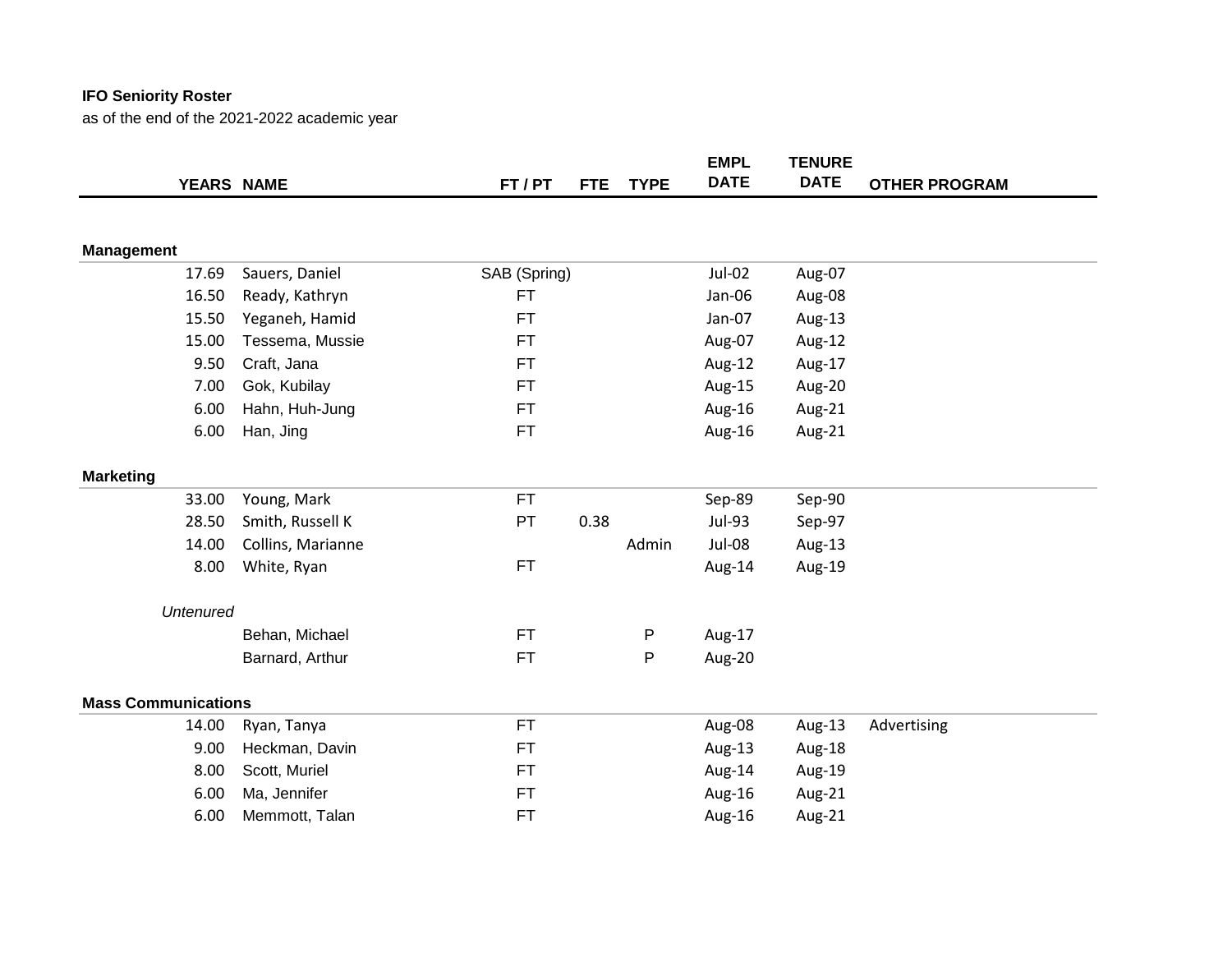| YEARS NAME         |                      | FT / PT   | <b>TYPE</b><br><b>FTE</b> | <b>EMPL</b><br><b>DATE</b> | <b>TENURE</b><br><b>DATE</b> | <b>OTHER PROGRAM</b> |
|--------------------|----------------------|-----------|---------------------------|----------------------------|------------------------------|----------------------|
|                    |                      |           |                           |                            |                              |                      |
| <b>Untenured</b>   |                      | <b>FT</b> |                           | $Jan-21$                   |                              |                      |
|                    | Lichty, Patrick      |           | P                         |                            |                              |                      |
|                    | Hannahan, Kathryn    | <b>FT</b> | F                         | Aug-20                     |                              |                      |
| <b>Mathematics</b> |                      |           |                           |                            |                              |                      |
| 33.00              | Debnath, Joyati      | <b>FT</b> |                           | Sep-89                     | Sep-93                       |                      |
| 30.00              | Deppa, Brant         | <b>FT</b> |                           | Sep-92                     | Sep-96                       |                      |
| 30.00              | Pascual, Felino      | <b>FT</b> |                           | Sep-92                     | Sep-97                       |                      |
| 26.00              | Johnson, Jeffrey     | <b>FT</b> |                           | Sep-96                     | Aug-01                       |                      |
| 26.00              | Peratt, Barry        | <b>FT</b> |                           | Sep-96                     | Aug-01                       |                      |
| 26.00              | Leonhardi, Steve     | <b>FT</b> |                           | Aug-96                     | Aug-99                       |                      |
| 20.00              | Malone, Christopher  | <b>FT</b> |                           | Jul-02                     | Aug-07                       |                      |
| 18.00              | Williams, Nicole     | <b>FT</b> |                           | Aug-04                     | Aug-09                       |                      |
| 16.00              | Hooks, Tisha         | <b>FT</b> |                           | Aug-06                     | Aug-11                       |                      |
| 15.00              | Errthum, Eric        | <b>FT</b> |                           | Jul-07                     | Aug-12                       |                      |
| 15.00              | Wangberg, Aaron      | <b>FT</b> |                           | Jul-07                     | Aug-12                       |                      |
| 13.00              | Kerby-Helm, April    | <b>FT</b> |                           | Aug-09                     | Aug-14                       |                      |
| 10.50              | Tsegai, Samuel       | <b>FT</b> |                           | $Jan-12$                   | Aug-16                       |                      |
| 10.00              | Windsperger, Lee     | <b>FT</b> |                           | Aug-12                     | Aug-17                       |                      |
| 8.00               | Bergen, Silas        | <b>FT</b> |                           | Aug-14                     | Aug-19                       |                      |
| 8.00               | Zhang, Pingping      | <b>FT</b> |                           | Aug-14                     | Aug-19                       |                      |
| 6.00               | Gilbertson, Nicholas | <b>FT</b> |                           | Aug-16                     | Aug-21                       |                      |
| 6.00               | Iverson, Todd        | <b>FT</b> |                           | Aug-16                     | Aug-21                       |                      |
| <b>Untenured</b>   |                      |           |                           |                            |                              |                      |
|                    | Duncan, Jacob        | <b>FT</b> | P                         | Aug-18                     |                              |                      |
|                    | Krejci, Brooke       | FT        | F                         | Aug-20                     |                              |                      |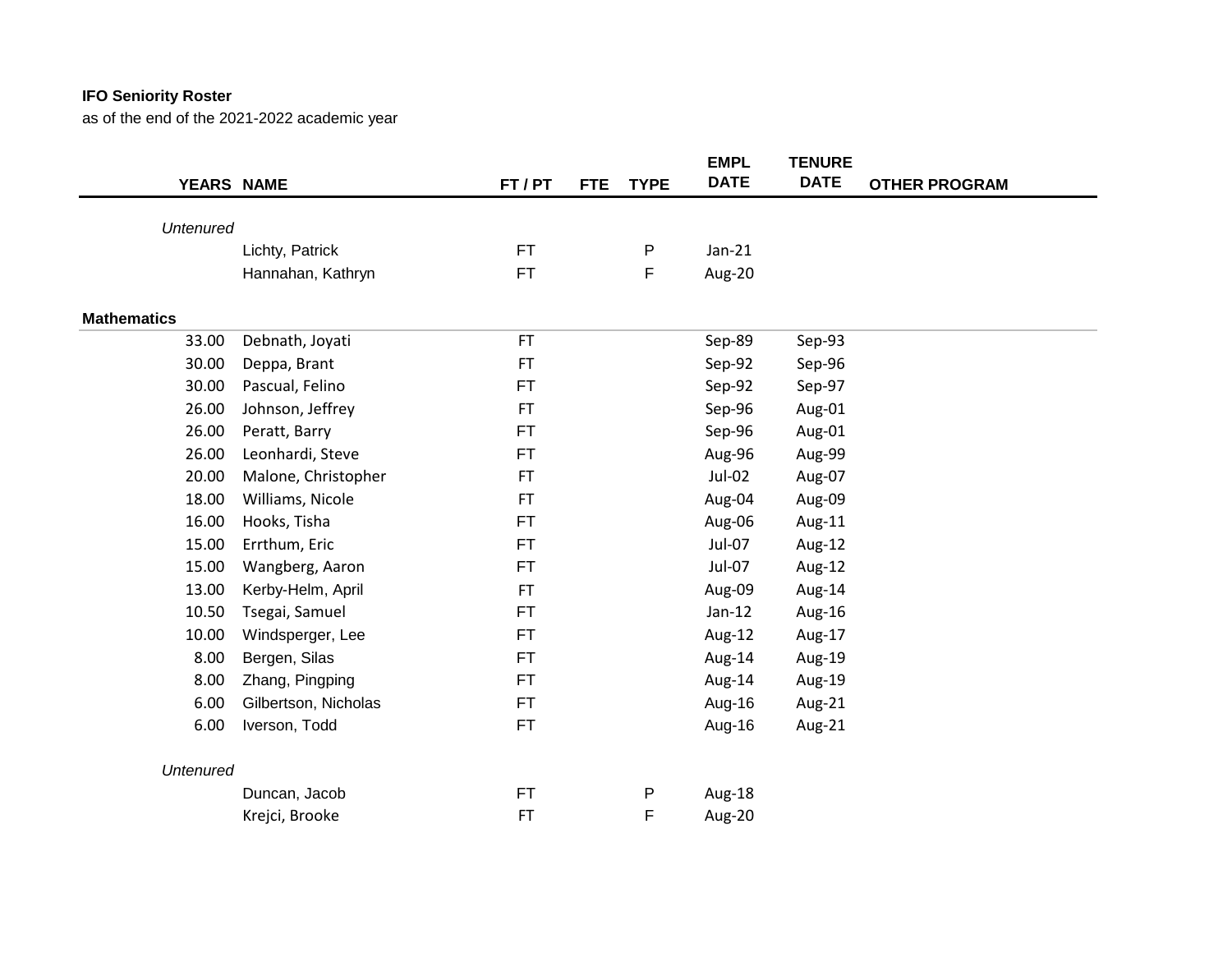|                |                  |                           |             |            |              | <b>EMPL</b> | <b>TENURE</b> |                      |
|----------------|------------------|---------------------------|-------------|------------|--------------|-------------|---------------|----------------------|
|                | YEARS NAME       |                           | FT/PT       | <b>FTE</b> | <b>TYPE</b>  | <b>DATE</b> | <b>DATE</b>   | <b>OTHER PROGRAM</b> |
| <b>Music</b>   |                  |                           |             |            |              |             |               |                      |
|                | 33.00            | Mechell, Harry            | SAB (Fall)  |            |              | Sep-89      | Sep-91        |                      |
|                | 20.00            | Mohr, Deanne              | <b>FT</b>   |            |              | Sep-02      | Aug-07        |                      |
|                | 17.25            | Brisson, Eric             | <b>FT</b>   |            |              | Jan-05      | Aug-12        |                      |
|                | 16.00            | Neidhart, Gregory         | <b>FT</b>   |            |              | Aug-06      | Aug-13        |                      |
|                | 14.00            | Sheridan, Daniel          | <b>FT</b>   |            |              | Aug-08      | Aug-11        |                      |
|                | 8.00             | Dunbar, Alan              | <b>FT</b>   |            |              | $Jan-13$    | Aug-20        |                      |
|                | <b>Untenured</b> |                           |             |            |              |             |               |                      |
|                |                  | Brooks, Melanie           | <b>FT</b>   |            | $\mathsf{P}$ | Aug-18      |               |                      |
|                |                  | Lohmeyer, Aaron           | <b>FT</b>   |            | P            | Aug-19      |               |                      |
| <b>Nursing</b> |                  |                           |             |            |              |             |               |                      |
|                | 28.67            | Heath, Linda              | PT          | 0.67       |              | Sep-93      | Aug-00        |                      |
|                | 26.51            | Bork, Cynthia M.          | <b>FT</b>   |            |              | Sep-93      | Aug-02        |                      |
|                | 18.00            | Ponto, Julie              | <b>FT</b>   |            |              | Aug-04      | Aug-09        |                      |
|                | 17.60            | Forsyth, Diane            | <b>FT</b>   |            |              | Dec-04      | Aug-09        |                      |
|                | 17.00            | Valen, Mieca              | <b>FT</b>   |            |              | Aug-05      | Aug-14        |                      |
|                | 16.00            | Koehler, Amy              | <b>FT</b>   |            |              | Aug-06      | Aug-11        |                      |
|                | 13.00            | Meiers, Sonja             | Unpd Gen Lv |            |              | Aug-09      | Aug-09        |                      |
|                | 13.00            | Jenson, Carole            | <b>FT</b>   |            |              | Aug-09      | Aug-14        |                      |
|                | 12.44            | Davies, Susan             | PT          | 0.67       |              | Aug-09      | Aug-13        |                      |
|                | 12.00            | Caflisch, Annette         | <b>FT</b>   |            |              | Aug-10      | Aug-15        |                      |
|                | 11.84            | Mangan-Danckwart, Deborah | PT          | 0.67       |              | Aug-08      | Aug-14        |                      |
|                | 11.00            | Travis, Carrie            | <b>FT</b>   |            |              | Aug-11      | Aug-21        |                      |
|                | 9.00             | Gangeness, Jeanine        |             |            | Admin        |             |               |                      |
|                | 10.00            | Winrow, Amanda            | FT          |            |              | Aug-11      | Aug-17        |                      |
|                | 10.00            | Zeller, Susan             | SAB         |            |              | Jun-12      | Aug-17        |                      |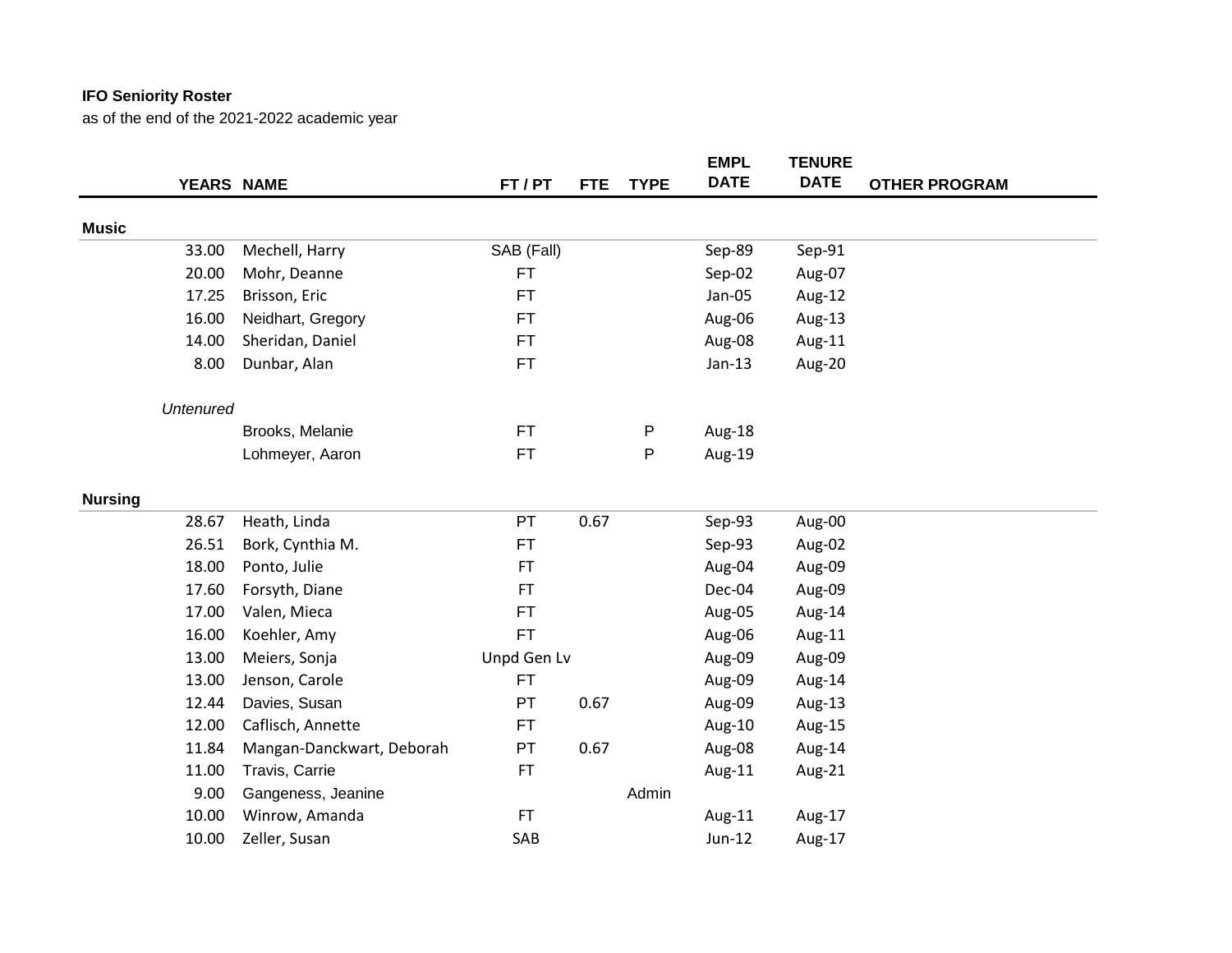|                  |                        |            |            |             | <b>EMPL</b> | <b>TENURE</b> |                      |  |
|------------------|------------------------|------------|------------|-------------|-------------|---------------|----------------------|--|
| YEARS NAME       |                        | FT/PT      | <b>FTE</b> | <b>TYPE</b> | <b>DATE</b> | <b>DATE</b>   | <b>OTHER PROGRAM</b> |  |
|                  |                        |            |            |             |             |               |                      |  |
| 10.00            | Jones, Cynthia         | <b>FT</b>  |            |             | Aug-12      | Aug-19        |                      |  |
| 9.50             | Fiedler, Amber         | <b>FT</b>  |            |             | $Jan-13$    | Aug-21        |                      |  |
| 9.00             | Anibas, Megan          | <b>SAB</b> |            |             | Aug-13      | Aug-20        |                      |  |
| 9.00             | Hemmingsen, Terese     | <b>FT</b>  |            |             | Aug-13      | Aug-18        |                      |  |
| 8.73             | Schmidtknecht, Heather | SAB        |            |             | Aug-13      | Aug-20        |                      |  |
| 8.50             | Langer, Kimberly       | <b>FT</b>  |            |             | Aug-13      | Aug-20        |                      |  |
| 8.00             | Laker, Sara            | FT.        |            |             | Aug-14      | Aug-19        |                      |  |
| 8.00             | Prochnow, Jenny        | SAB        |            |             | Aug-14      | Aug-20        |                      |  |
| 8.00             | Timm, Jennifer         | <b>FT</b>  |            |             | Aug-14      | Aug-20        |                      |  |
| 7.00             | Paddock, Sandra        | SAB        |            |             | Aug-15      | Aug-20        |                      |  |
| 6.42             | Herron, Sandra         | <b>FT</b>  |            |             | Aug-15      | Aug-20        |                      |  |
| <b>Untenured</b> |                        |            |            |             |             |               |                      |  |
|                  | Voshage, Brit          | <b>FT</b>  |            | Ρ           | Aug-16      |               |                      |  |
|                  | Frie, Kathryn          | FT         |            | Ρ           | Aug-17      |               |                      |  |
|                  | Loth, Ann              | <b>FT</b>  |            | P           | Aug-17      |               |                      |  |
|                  | Ramirez, Jessica       | <b>FT</b>  |            | Ρ           | Aug-17      |               |                      |  |
|                  | Busch, Ashley          | FT         |            | Ρ           | Aug-18      |               |                      |  |
|                  | Lazzara, Lydia         | <b>FT</b>  |            | P           | Aug-18      |               |                      |  |
|                  | Wintheiser, Kristi     | <b>FT</b>  |            | Ρ           | Aug-18      |               |                      |  |
|                  | Cole, Autumn           | <b>FT</b>  |            | Ρ           | Aug-19      |               |                      |  |
|                  | Smith, Amy             | <b>FT</b>  |            | P           | Aug-20      |               |                      |  |
|                  | Becknell, Mark         | <b>FT</b>  |            | P           | Aug-21      |               |                      |  |
|                  | Rhudy, Lori            | <b>FT</b>  |            | P           | Aug-21      |               |                      |  |
|                  | Schutz, Sarah          | <b>FT</b>  |            | Ρ           | Aug-21      |               |                      |  |
|                  | Spencer, Marilynn      | <b>FT</b>  |            | P           | Aug-21      |               |                      |  |
|                  | Kisirwan, Imtithal     | <b>FT</b>  |            | P           | Jan-22      |               |                      |  |
|                  | Goslee, Ellen          | <b>FT</b>  |            | F           | Aug-14      |               |                      |  |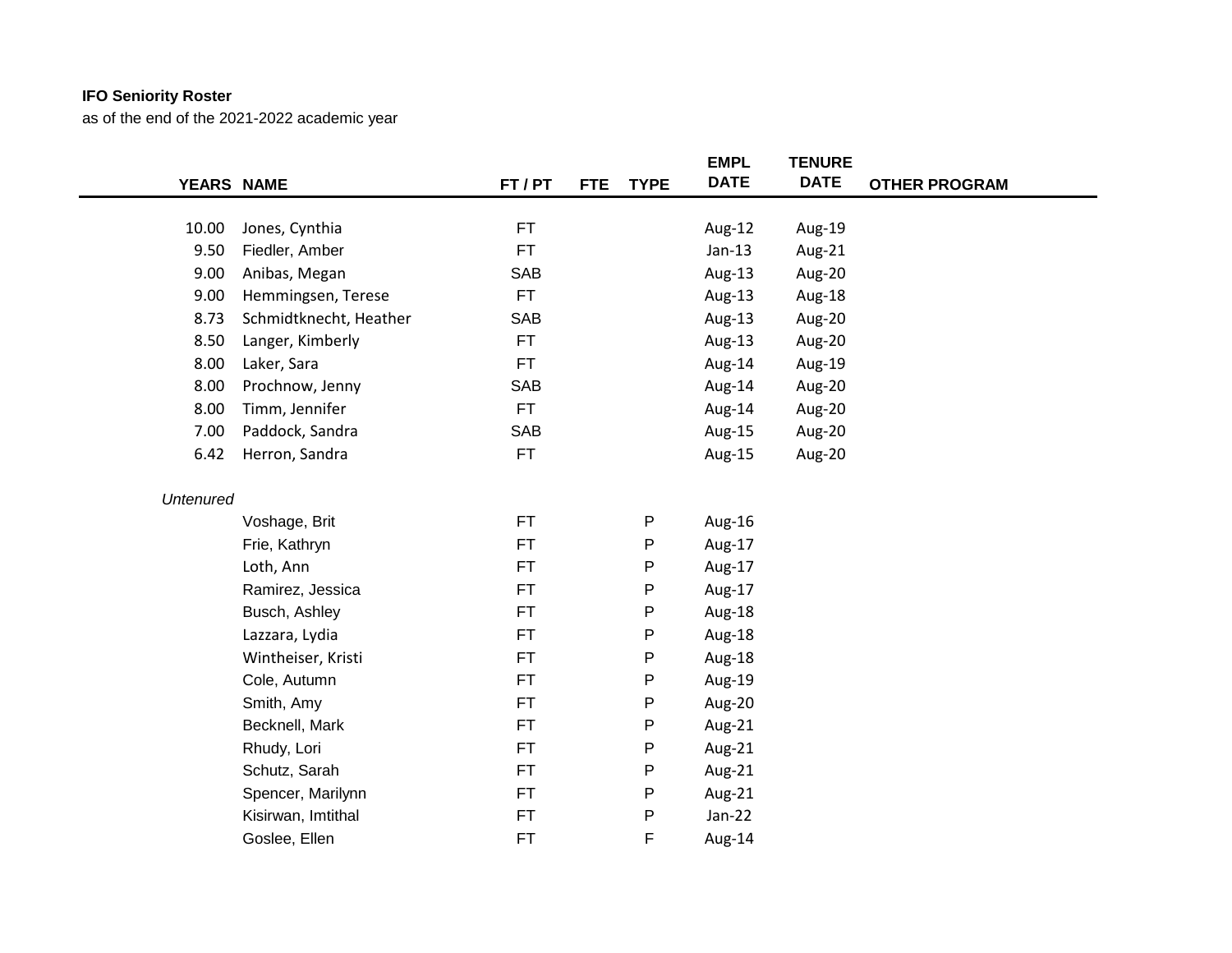|            |                                              |           |            |             | <b>EMPL</b> | <b>TENURE</b> |                      |
|------------|----------------------------------------------|-----------|------------|-------------|-------------|---------------|----------------------|
|            | YEARS NAME                                   | FT / PT   | <b>FTE</b> | <b>TYPE</b> | <b>DATE</b> | <b>DATE</b>   | <b>OTHER PROGRAM</b> |
|            |                                              |           |            |             |             |               |                      |
|            | Lindee, Emily                                | <b>FT</b> |            | F           | Aug-14      |               |                      |
|            | Quinn, Nancee                                | <b>FT</b> |            | F           | $Jan-15$    |               |                      |
|            | Bos, Dawn                                    | <b>PT</b> | 0.50       | F           | Aug-17      |               |                      |
|            | Dummer, Marguerite                           | <b>FT</b> |            | F           | Aug-17      |               |                      |
|            | Harter, Amy                                  | PT        | 0.67       | F           | Aug-17      |               |                      |
|            | Steele, David                                | PT        | 0.50       | F           | Aug-19      |               |                      |
|            | Green-Kronebusch, Elizabeth                  | <b>FT</b> |            | F           | Jan-19      |               |                      |
|            | Borhart, Brittany                            | <b>FT</b> |            | F           | Aug-21      |               |                      |
|            | Feine, Christina                             | FT        |            | F           | Aug-21      |               |                      |
|            | Hoy, Jessica                                 | <b>FT</b> |            | F           | Aug-21      |               |                      |
|            | Narr, Cassandra                              | <b>FT</b> |            | F           | Aug-21      |               |                      |
|            | Pereda, Dawn                                 | <b>FT</b> |            | F           | Aug-21      |               |                      |
|            | Seppelt, Ann                                 | <b>FT</b> |            | F           | Aug-21      |               |                      |
|            | Ness, Kelly                                  | <b>FT</b> |            | F           | $Jan-22$    |               |                      |
|            | Rowe Neal, April                             | PT        | 0.39       | F           | $Jan-22$    |               |                      |
|            | Ryan, Stephanie                              | PT        | 0.38       | F           | $Jan-22$    |               |                      |
| Philosophy |                                              |           |            |             |             |               |                      |
| 24.00      | Slowik, Edward                               | <b>FT</b> |            |             | Aug-98      | Aug-02        |                      |
| 11.00      | Speetzen, David                              | <b>FT</b> |            |             | Aug-11      | Aug-17        |                      |
| 9.00       | Clipsham, Patrick                            | <b>FT</b> |            |             | Aug-13      | Aug-18        |                      |
|            |                                              |           |            |             |             |               |                      |
|            | <b>Physical Education and Sports Science</b> |           |            |             |             |               |                      |
| 14.50      | Grabau, Chad                                 | <b>FT</b> |            |             | Jan-08      | Aug-13        |                      |
| 9.00       | Martinez, Raymond                            | FT        |            |             | Aug-13      | Aug-18        |                      |
| 8.00       | Felix, Emmanuel                              | <b>FT</b> |            |             | Aug-14      | Aug-19        |                      |
| 7.00       | Mally, Kristi                                | <b>FT</b> |            |             | Aug-15      | Aug-20        |                      |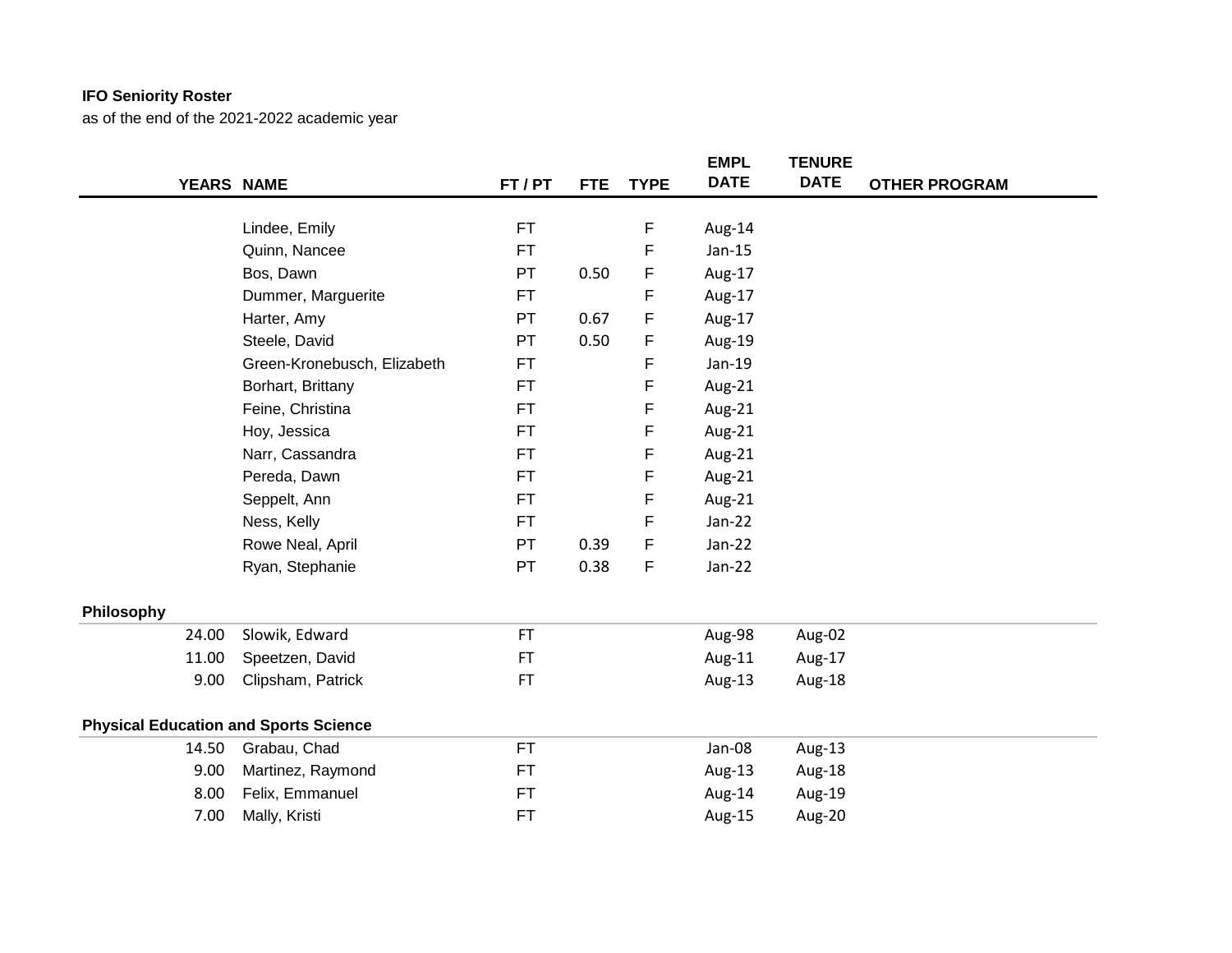|                          |                       |              |            |              | <b>EMPL</b> | <b>TENURE</b> |                              |
|--------------------------|-----------------------|--------------|------------|--------------|-------------|---------------|------------------------------|
| YEARS NAME               |                       | FT / PT      | <b>FTE</b> | <b>TYPE</b>  | <b>DATE</b> | <b>DATE</b>   | <b>OTHER PROGRAM</b>         |
|                          |                       |              |            |              |             |               |                              |
| <b>Untenured</b>         |                       |              |            |              |             |               |                              |
|                          | Perkins, Linda        | FT           |            | P            | Aug-14      |               |                              |
|                          | Barnard, Eric         | <b>FT</b>    |            | P            | Aug-21      |               |                              |
| <b>Physics</b>           |                       |              |            |              |             |               |                              |
| 22.00                    | Ferstl, Andrew        | <b>FT</b>    |            |              | Jul-00      | Aug-04        |                              |
| 17.00                    | Moore, Nathan         | <b>FT</b>    |            |              | Aug-05      | Aug-10        |                              |
| 10.00                    | Phan-Budd, Sarah      | <b>FT</b>    |            |              | Aug-12      | Aug-17        |                              |
| 6.53                     | Ferkinhoff, Carl      | SAB (Spring) |            |              | Jan-16      | Aug-20        |                              |
| <b>Untenured</b>         |                       |              |            |              |             |               |                              |
|                          | Beardsley, Adam       | <b>FT</b>    |            | $\mathsf{P}$ | Aug-20      |               |                              |
| <b>Political Science</b> |                       |              |            |              |             |               |                              |
| 30.00                    | Downs, Darrell        | <b>FT</b>    |            |              | Sep-92      | Sep-97        |                              |
| 30.00                    | Lee, Frederick        | FT           |            |              | Sep-92      | Sep-97        |                              |
| 25.00                    | Bosworth, Matthew H   | <b>FT</b>    |            |              | Sep-97      | Aug-02        | <b>Public Administration</b> |
| 18.00                    | Guernica, Edward      | FT           |            |              | Aug-04      | Aug-08        |                              |
| 16.00                    | Lindaman, Kara        | FT           |            |              | Aug-06      | Aug-08        |                              |
| 10.00                    | Alzate, Elissa        | <b>FT</b>    |            |              | Aug-12      | Aug-17        |                              |
| <b>Psychology</b>        |                       |              |            |              |             |               |                              |
| 32.00                    | Deyo, Richard A.      | <b>FT</b>    |            |              | Sep-90      | Sep-93        |                              |
| 27.88                    | Marmolejo, Gloria     | FT           |            |              | Aug-94      | Aug-99        |                              |
| 23.00                    | Fried, Carrie         | FT           |            |              | Aug-99      | Aug-03        |                              |
| 23.00                    | Johanson, John        | <b>FT</b>    |            |              | Aug-99      | Aug-04        |                              |
| 22.00                    | Miene, Peter          |              |            | Admin        |             |               |                              |
| 16.38                    | Schreiber, Charles    | PT           | 0.38       |              | Aug-05      | Aug-10        |                              |
| 15.00                    | Siebenbruner, Jessica | <b>FT</b>    |            |              | Aug-07      | Aug-12        |                              |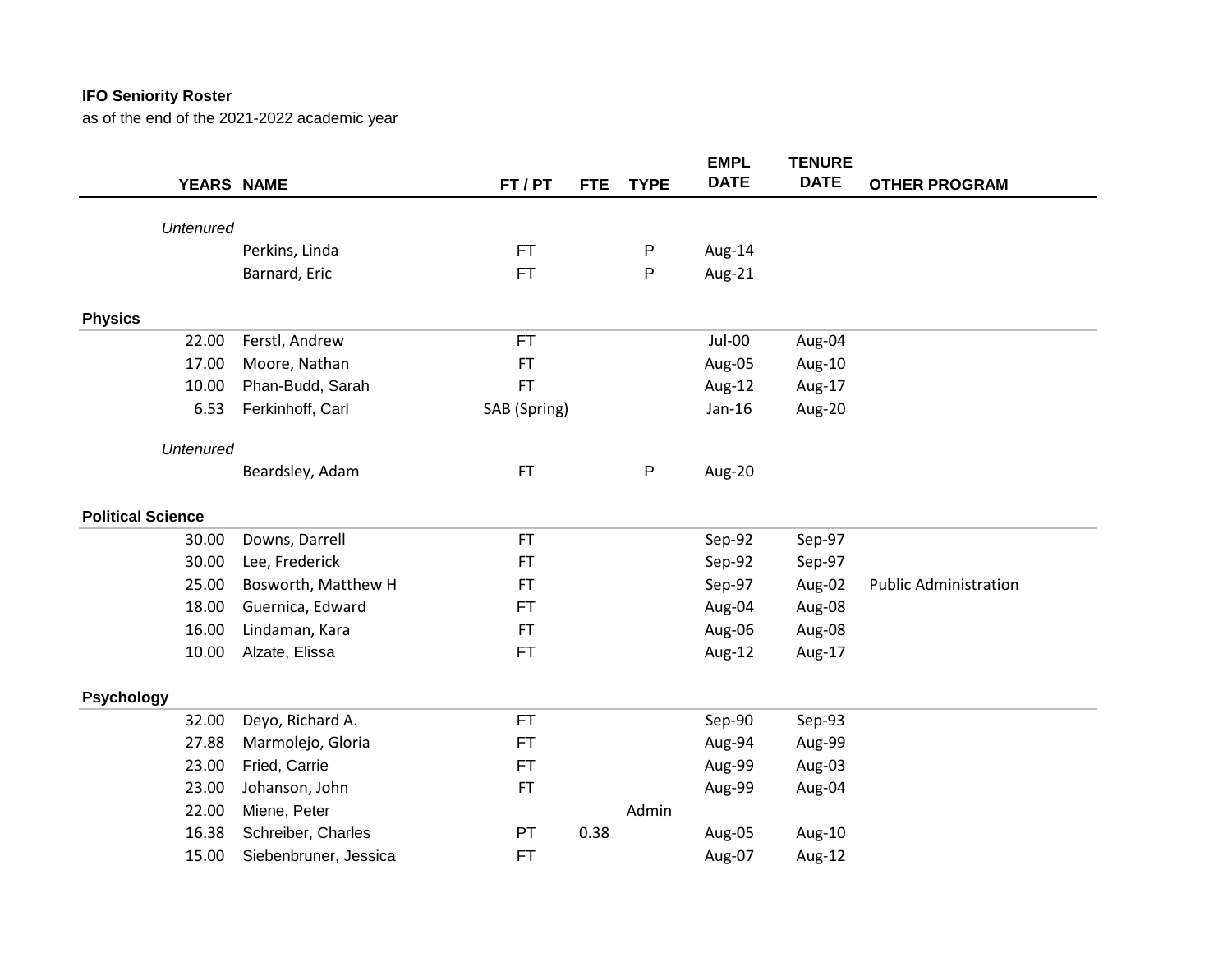|                            |                                                 |            |            |             | <b>EMPL</b> | <b>TENURE</b> |                      |
|----------------------------|-------------------------------------------------|------------|------------|-------------|-------------|---------------|----------------------|
|                            | YEARS NAME                                      | FT/PT      | <b>FTE</b> | <b>TYPE</b> | <b>DATE</b> | <b>DATE</b>   | <b>OTHER PROGRAM</b> |
|                            |                                                 |            |            |             |             |               |                      |
| 14.00                      | Holden, John                                    | FT         |            |             | Aug-08      | Aug-13        |                      |
| 11.00                      | Casselman, Robert                               | FT         |            |             | Aug-11      | Aug-16        |                      |
| 10.00                      | Brouwer, Amanda                                 | FT         |            |             | Aug-12      | Aug-17        |                      |
| 8.00                       | Karr, Trisha                                    | <b>FT</b>  |            |             | Aug-14      | Aug-19        |                      |
| 7.00                       | Russell, Elizabeth                              | <b>SAB</b> |            |             | Aug-15      | Aug-20        |                      |
| <b>Untenured</b>           |                                                 |            |            |             |             |               |                      |
|                            | Pambuccian, Felix                               | <b>FT</b>  |            | F           | Aug-21      |               |                      |
|                            | Recreation, Tourism, and Therapeutic Recreation |            |            |             |             |               |                      |
| 22.00                      | Riley, Roger                                    | <b>FT</b>  |            |             | Aug-00      | Aug-03        | PER                  |
| 13.00                      | Aybar-Damali, Begum                             | <b>FT</b>  |            |             | Aug-09      | Aug-16        |                      |
| <b>Untenured</b>           |                                                 |            |            |             |             |               |                      |
|                            | Dombroski, Phileshia                            | <b>FT</b>  |            | P           | Aug-21      |               |                      |
|                            | Ardovino, Patricia                              | <b>FT</b>  |            | F           | Aug-19      |               |                      |
| <b>Rochester Education</b> |                                                 |            |            |             |             |               |                      |
| 12.23                      | Brouse, Carrie                                  | PT         | 0.67       |             | Aug-09      | Aug-14        | Education            |
| 7.00                       | Traver, Joel                                    | <b>SAB</b> |            |             | Aug-15      | Aug-20        |                      |
| <b>Untenured</b>           |                                                 |            |            |             |             |               |                      |
|                            | Matera, Bryan                                   | FT.        |            | P           | Aug-17      |               |                      |
|                            | Mishak, Debra                                   | PT         | 0.75       | F           | Aug-16      |               |                      |
|                            | Wolff, David                                    | FT.        |            | F           | $Jan-21$    |               |                      |
| <b>Social Work</b>         |                                                 |            |            |             |             |               |                      |
| 24.88                      | Charles, Ruth                                   | <b>FT</b>  |            |             | Sep-97      | Aug-03        |                      |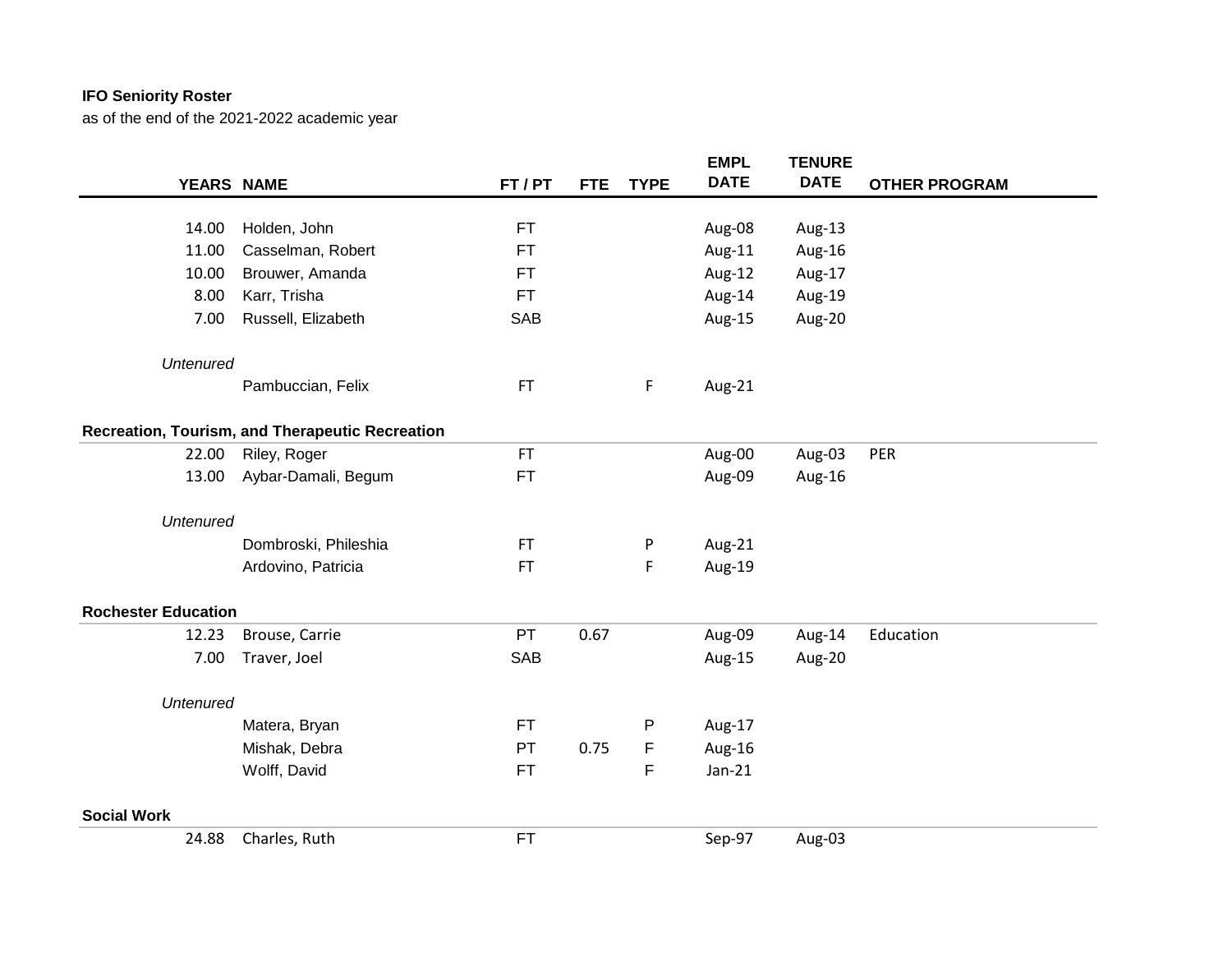|                  |                     |           |            |             | <b>EMPL</b> | <b>TENURE</b> |                               |
|------------------|---------------------|-----------|------------|-------------|-------------|---------------|-------------------------------|
|                  | YEARS NAME          | FT / PT   | <b>FTE</b> | <b>TYPE</b> | <b>DATE</b> | <b>DATE</b>   | <b>OTHER PROGRAM</b>          |
| 24.50            | Faruque, Cathy Jo   | PT        | 0.50       |             | Sep-97      | Aug-03        |                               |
|                  |                     | FT        |            |             |             |               |                               |
| 18.00            | Carey, Arlen        |           |            |             | Aug-04      | Aug-09        |                               |
| 15.00            | Palmer, Robert      | FT        |            |             | Aug-07      | Aug-12        |                               |
| 12.00            | Eaton, Charissa     | FT        |            |             | Aug-10      | Aug-15        |                               |
| 10.75            | Tye, Jessica        | FT        |            |             | Aug-11      | Aug-21        |                               |
| 9.00             | Vandeberg, Anne     | FT        |            |             | Aug-13      | Aug-21        |                               |
| <b>Untenured</b> |                     |           |            |             |             |               |                               |
|                  | Kirk, Mary          | <b>FT</b> |            | P           | Aug-15      |               | <b>Child Advocacy Studies</b> |
|                  | Espadas, Alex       | <b>FT</b> |            | P           | Aug-18      |               |                               |
|                  | Schneider, Samantha | FT        |            | P           | Aug-20      |               |                               |
|                  | Smith, Sky          | <b>FT</b> |            | P           | Aug-21      |               |                               |
|                  | Snow, Alicia        | FT        |            | F           | Jan-20      |               |                               |
|                  | Rooney, Mariah      | <b>PT</b> | 0.67       | F           | $Mar-21$    |               |                               |
|                  | Pruitt, Doyle       | FT        |            | F           | Aug-21      |               |                               |
|                  | Mears, Marcy        | <b>FT</b> |            | F           | $Jan-22$    |               |                               |
| <b>Sociology</b> |                     |           |            |             |             |               |                               |
| 26.00            | Norman, J. Mark     | <b>FT</b> |            |             | Sep-96      | Aug-01        |                               |
| 15.00            | Chernega, Jennifer  | FT        |            |             | Aug-07      | Aug-12        |                               |
| 15.00            | Osgood, Aurea       | FT        |            |             | Aug-07      | Aug-12        |                               |
| 12.00            | Civettini, Nicole   | <b>FT</b> |            |             | Aug-10      | Aug-15        |                               |
| 11.00            | Upright, Craig      | FT        |            |             | Aug-11      | Aug-18        |                               |
| 10.00            | Narvaez, Rafael     | FT        |            |             | Aug-12      | Aug-17        |                               |
| 7.00             | Keller, Michelle    | FT        |            |             | Aug-15      | Aug-20        |                               |
| <b>Untenured</b> |                     |           |            |             |             |               |                               |
|                  | Dallier, Douglas    | FT        |            | P           | Aug-18      |               |                               |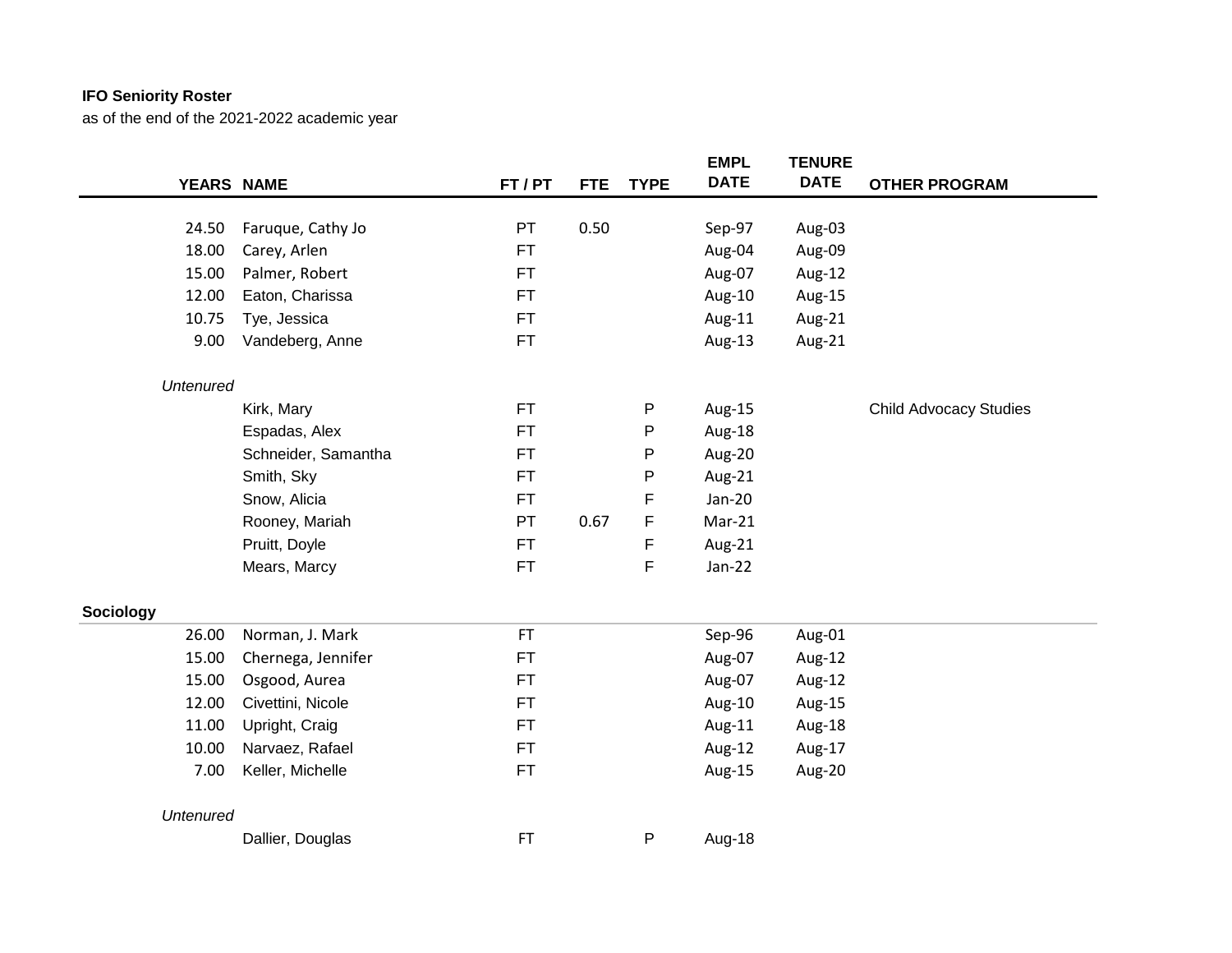|                                                |                            |            |                           | <b>EMPL</b> | <b>TENURE</b> |                      |
|------------------------------------------------|----------------------------|------------|---------------------------|-------------|---------------|----------------------|
| YEARS NAME                                     |                            | FT / PT    | <b>TYPE</b><br><b>FTE</b> | <b>DATE</b> | <b>DATE</b>   | <b>OTHER PROGRAM</b> |
|                                                | Roka, Krishna              | <b>FT</b>  |                           |             |               |                      |
|                                                |                            |            | P                         | Aug-18      |               |                      |
|                                                | Keasling, Samantha         | FT         | P                         | Aug-21      |               |                      |
|                                                | Klein, Michael             | <b>FT</b>  | F                         | Aug-20      |               |                      |
|                                                | Miller, Jacob              | <b>FT</b>  | F                         | Aug-20      |               |                      |
| <b>Special Education</b>                       |                            |            |                           |             |               |                      |
| 10.00                                          | Kirk, James                | <b>FT</b>  |                           | Aug-12      | Aug-17        |                      |
| 7.00                                           | Olson, Amy                 | <b>SAB</b> |                           | Aug-15      | Aug-20        |                      |
| <b>Untenured</b>                               |                            |            |                           |             |               |                      |
|                                                | Barofsky, Katie            | <b>FT</b>  | P                         | Aug-20      |               |                      |
|                                                | Pinter, Erika              | <b>FT</b>  | P                         | Aug-20      |               |                      |
| <b>Theatre/Dance</b>                           |                            |            |                           |             |               |                      |
| 19.00                                          | Sannerud, Peggy            | <b>FT</b>  |                           | Aug-03      | Aug-08        |                      |
| 14.00                                          | Williams, James            | <b>FT</b>  |                           | Aug-08      | Aug-15        |                      |
| 10.00                                          | Williams-Williams, Heather | <b>FT</b>  |                           | Aug-12      | Aug-19        |                      |
| <b>Untenured</b>                               |                            |            |                           |             |               |                      |
|                                                | Drummond, Erin             | <b>FT</b>  | F                         | Aug-20      |               |                      |
| <b>Women's, Gender &amp; Sexuality Studies</b> |                            |            |                           |             |               |                      |
| 23.11                                          | Berg, Tamara               | PT         | 0.50                      | Mar-98      | Aug-04        |                      |
|                                                |                            | <b>FT</b>  |                           |             |               |                      |
| 9.00                                           | Klinker, Mary Jo           |            |                           | Aug-13      | Aug-18        |                      |
| <b>World Languages</b>                         |                            |            |                           |             |               |                      |
| 44.00                                          | Mazur, Ronald M.           | <b>FT</b>  |                           | Sep-78      | Sep-83        |                      |
| 18.00                                          | Gonzalez, Armando          | <b>FT</b>  |                           | Aug-04      | Aug-07        |                      |